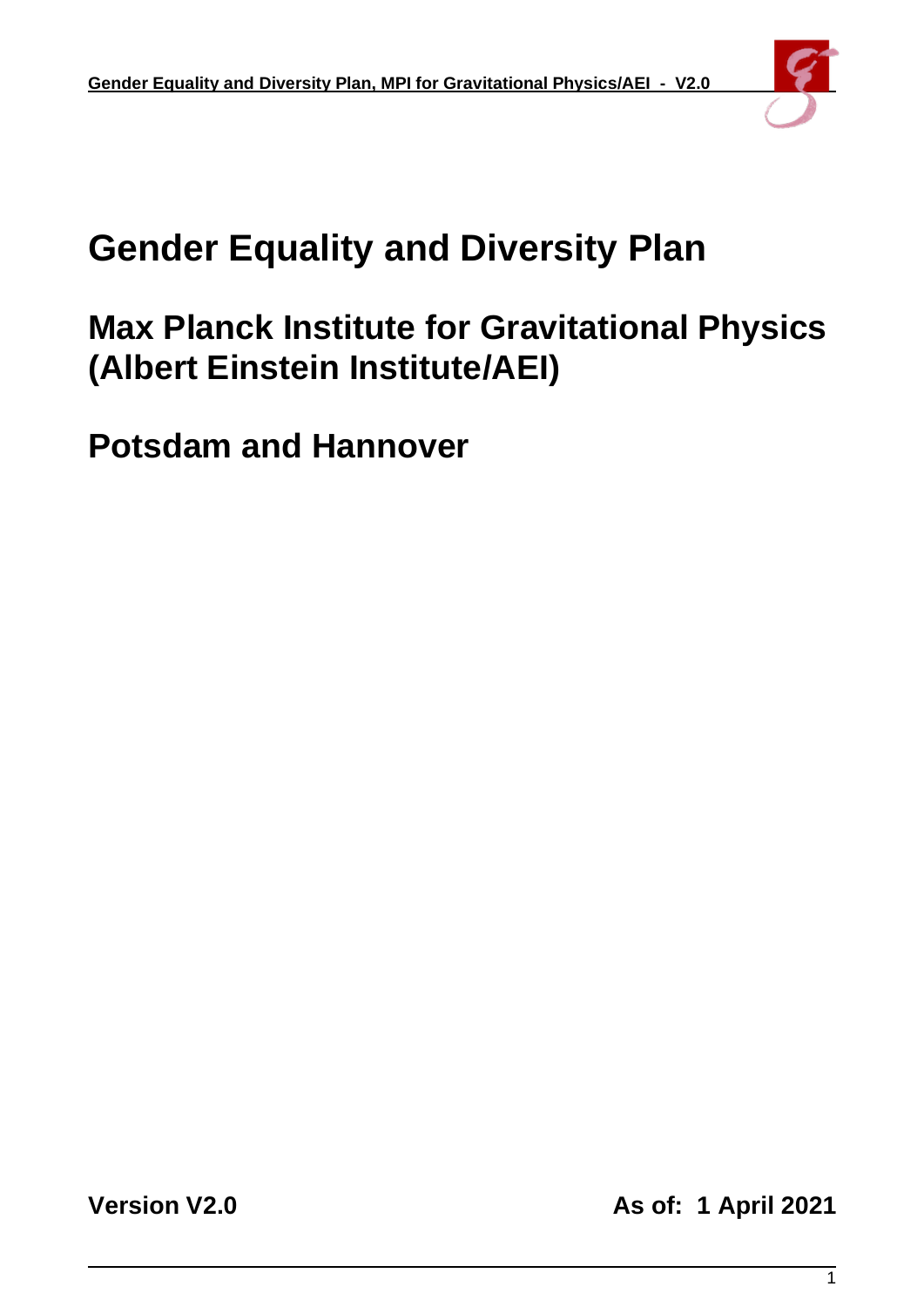

# **Contents**

| 1.2. Cooperation on campus Potsdam with the involvement of the Hannover Sub-    |  |
|---------------------------------------------------------------------------------|--|
|                                                                                 |  |
|                                                                                 |  |
|                                                                                 |  |
| 1.5. Employment of an assistant (e.g. student) to support the Equal Opportunity |  |
|                                                                                 |  |
|                                                                                 |  |
|                                                                                 |  |
|                                                                                 |  |
|                                                                                 |  |
|                                                                                 |  |
|                                                                                 |  |
|                                                                                 |  |
| 3.2. Compulsory further education on gender and diversity competence  17        |  |
|                                                                                 |  |
|                                                                                 |  |
|                                                                                 |  |
|                                                                                 |  |
|                                                                                 |  |
|                                                                                 |  |
|                                                                                 |  |
|                                                                                 |  |
|                                                                                 |  |
|                                                                                 |  |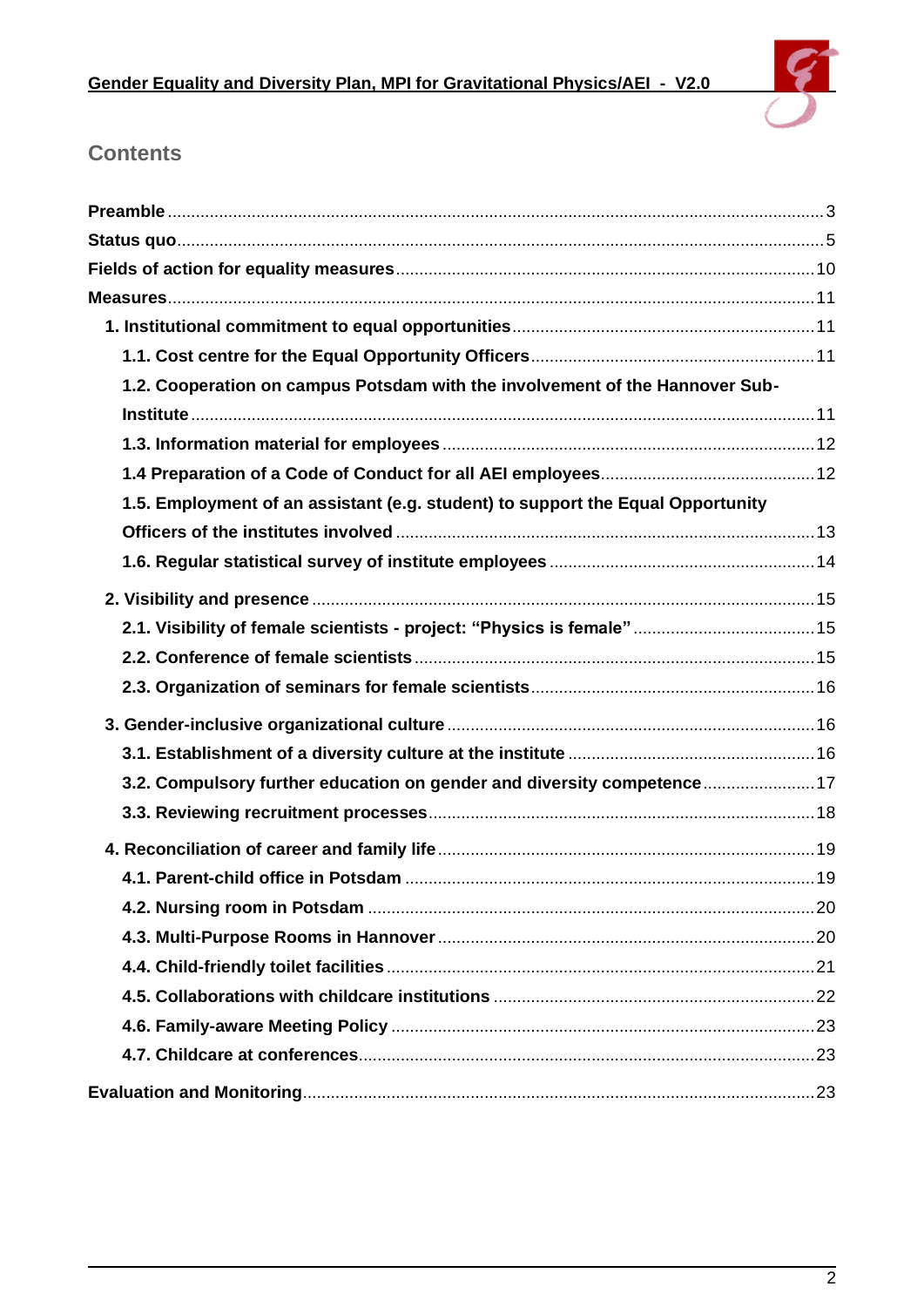

# <span id="page-2-0"></span>**Preamble**

The Albert Einstein Institute is located in Potsdam and Hannover.

The Potsdam part is led by two directors, Prof. A. Buonanno, and Prof. M. Shibata. The Hannover part is led by two directors, Prof. B. Allen and Prof. K. Danzmann. The Hannover Institute has an additional location at the GEO600 gravitational wave detector in Ruthe.

The present Gender Equality and Diversity Plan is a follow-up to the first plan dated 25.6.2019, which was created by the local Equal Opportunity Officers in cooperation with the Gender Equality Office at the Max Planck Head Quarter and the GENERA Project, as well as the Staff Unit for Strategic Projects at the AEI.

Equality and diversity goes beyond the formally equal treatment of different genders. It seeks de facto equality in the sense of equal opportunities, which recognises and respects the diverse life situations, opportunities and needs of all employees.

The declared goal of the institute's management is to establish equal opportunities in all work areas and levels, eliminating existing disadvantages and promoting awareness of equal opportunities among all employees at the institute.

This Gender Equality and Diversity Plan (GDP) therefore describes according measures to even further improve the work environment for the members of the two AEI institutes in Potsdam and Hannover. After this short preamble, the document starts with a brief description of the status quo, and is then structured according to different fields of concern, like structural measures, measures to increase the visibility of female scientists, measures for gender-inclusiveness, and measures regarding the reconciliation of career and family life. Finally, it describes how the progress of the implementation of the new measures shall be monitored and evaluated and concludes with statistics and a tabular summary of the measures in the Annex.

The number of measures and their extent is not designed for a short implementation period, but are intended as catalogue of long-term measures instead. The changes to be implemented as very first steps are:

- the appointment of the equal opportunity officers as diversity officers
- the implementation of a diversity committee
- the definition of a roughly scheduled priority list of the tasks to be implemented in the time period until 2023 - to be done by the diversity committee

The plan does not specify priorities beyond these three items, since all changes proposed and planned in the GDP directly affect all AEI members. The prioritization and scheduling of the defined measures therefore needs to be performed by a diverse group representing the various different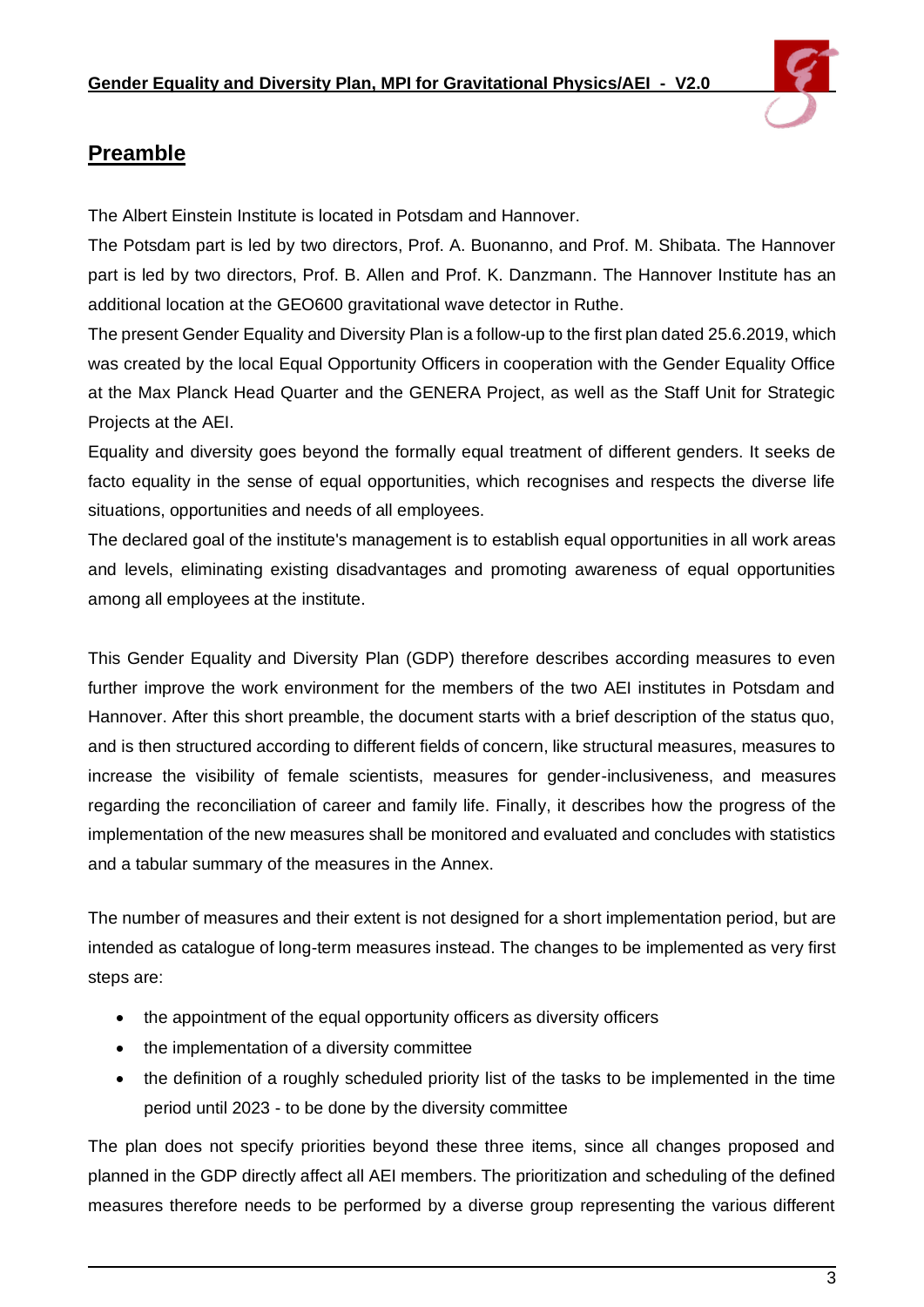#### **Gender Equality and Diversity Plan, MPI for Gravitational Physics/AEI - V2.0**



views on the institute. This will be ensured by the implementation of the diversity committee, which will then further specify the prioritization and scheduling of this GDP.

This procedure will increase the visibility and acceptance of the planned changes and allows institute members to contribute to the realization of the goals of the GDP.

The GDP will be evaluated regularly both internally as well as by the MPS. External evaluation is currently expected at an interval of 3 years. The plan can be adjusted at any time if the need arises, and should be adapted at least once after each evaluation. The GDP is valid until a new version becomes effective.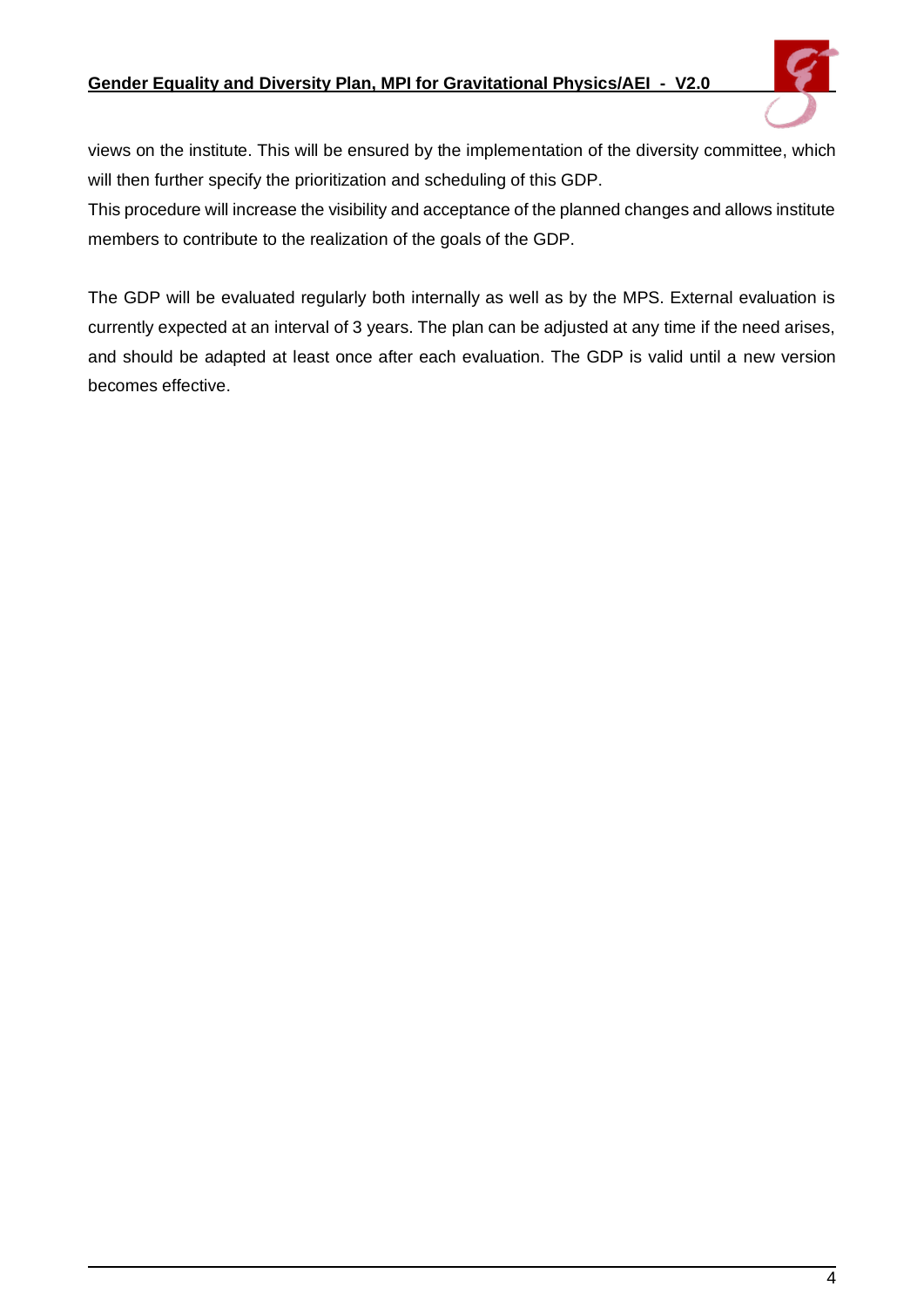

# <span id="page-4-0"></span>**Status quo**

For each of the institute parts, the AEI has two female Equal Opportunity Officers (EOOs) who were elected by the female members of the MPI/AEI or were appointed by the Managing Director. In 2017, the directors agreed that the EOOs have access to a cost centre (Kostenstelle) which was allocated according to a rough estimate of the expected costs and defined as a starting value that can be adapted if necessary.

The Equal Opportunity Officers are members of the sub-institute meeting (TIB).

Joint meetings with the works council or the institute management shall take place when needed. However, these meetings have not yet taken place on a regular basis.

Neither in Potsdam nor in Hannover have the Equal Opportunities Officers their own office nor a room available at all times for confidential discussions.

The Leibniz University Hannover (LUH) has a separate network of Equal Opportunity officers, who represent the members of the AEI who are part of the LUH.

# **Survey on "My well-being and satisfaction at my institute"**

A survey on well-being and satisfaction was conducted at the institute between November 2019 and January 2020.

This was prepared by the equal opportunity officers on the basis of a survey template from the GENERA<sup>1</sup> project and coordinated with the works councils.

The evaluation was carried out by an external institute. The detailed report should be finalized by the end of March 2021 and then be available to all employees on the intranet.

Even though there is broad satisfaction overall, some points that show up in the details need to be looked at more closely:

- There is a percentage of people who have experienced bullying that is not very high. Since every case is one case too many, special attention must be paid to this issue.
- Though the majority of respondents feels treated fair at work, there are differences in the details. There were noticeable gender differences and differences between persons with different employment status.
- The respondents assume different responsibilities, which differ by position and age, also by gender. Though a majority is satisfied with the current role of responsibility, in particular respondents with fixed term positions and employees with part-time positions would like to have more responsibility
- 75% of the respondents wish more feedback on their work

<sup>1</sup> The Horizon 2020 Project GENERA (Gender Equality Network in the European Research Area) aims at fostering systematic institutional and cultural change through the design, development and implementation of tailored, evidence-based Gender Equality Plans (GEPs) in physics. (https://genera-project.com/)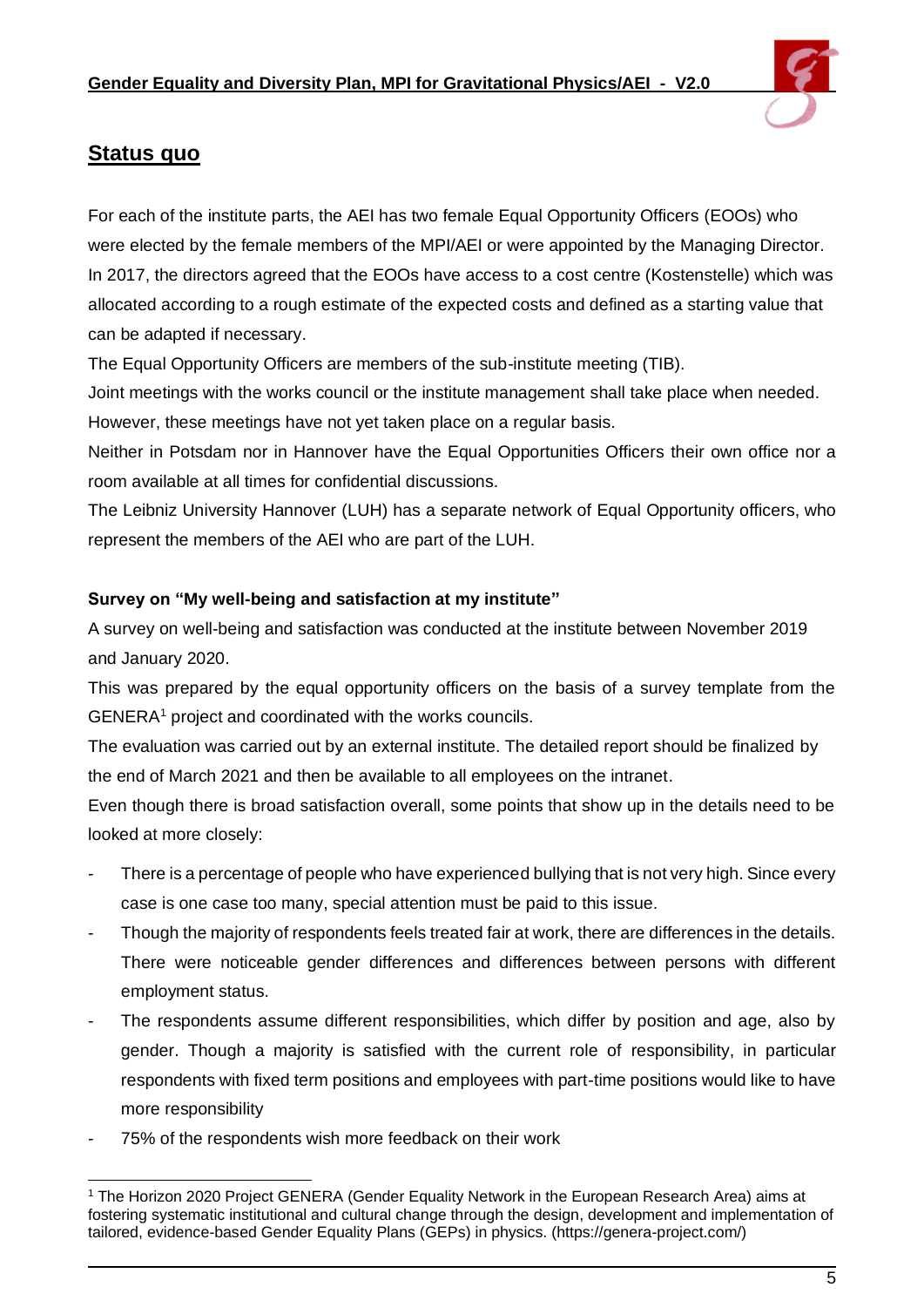

#### **Childcare and other caring:**

The childcare situation for Hannover as a city is difficult, and there are no childcare or kindergarten facilities on-site. In Potsdam, there is a cooperation contract with a Kita with all three MPIs on the Campus Potsdam.

Members of the AEI are able to bring their children to the institute with them. In Hanover, there is a multi-purpose room in the meantime, which is to be used for on-site work with a child, among other things. In addition, there is a small meeting room that can also be used as a parent-child room or similar. In Potsdam, a corresponding room at the neighbouring institute (MPIMP) can be used temporarily until a parent-child room is set up at the AEI.

It is defined by German law (Arbeitsstättenverordnung - ASR A4.2, Nr 6) that the institute should supply a room that can be used for a pregnant woman to rest, and for breast feeding.

In Hanover, the multi-purpose room can now be used for this purpose.

In Potsdam, a room for this purpose has already been determined, the plans for conversion and furnishing are ready, and the conversion is to be carried out as soon as possible. The building application has been submitted.

Home office hours are taken by scientists; however, no Works Agreement (Betriebsvereinbarung) defines any policies to accommodate working from home in case of caring responsibilities.

# **Recruitment:**

The proportion of men and women in the AEI at different levels is representative of the situation in physics institutes in Germany, though the proportion of female scientists in Potsdam is even lower than in Hannover. The processes in place for the hiring of scientific staff at all levels, and the involvement of the Equal Opportunity Officers in those hiring processes, vary between the directorates. In general, the process is not standardized and therefore are not yet optimised in terms of defined workflows and gender equality concepts.

The Equal Opportunity Officers are only partially and differently involved in recruitment processes. For non-scientific staff, the process is more standardized and the Equal Opportunity Officers are involved, though time and scope of the involvement could be reviewed.

There are various trainings regarding anti-bias, equal opportunity, and diversity offered by the AEI, by the Max Planck Society (MPG) head quarter (GV) as well as by the LUH. However, there is no compulsory anti-bias training for institute members, including those involved in the hiring of staff.

# **Code of conduct:**

There have been cases of bullying and sexualized harassment or other kinds of conflicts reported to the Equal Opportunity Officers.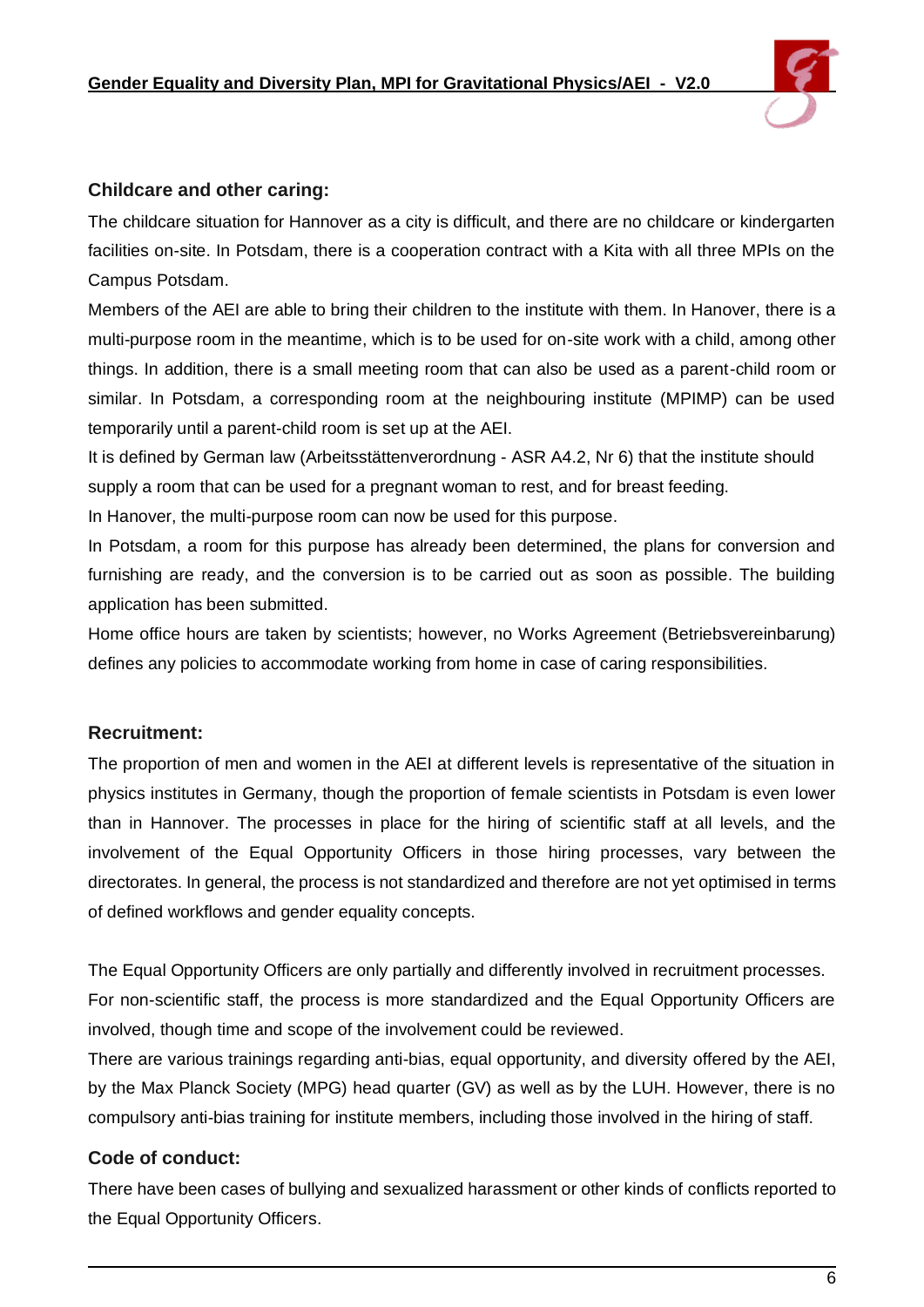#### **Gender Equality and Diversity Plan, MPI for Gravitational Physics/AEI - V2.0**

Since January 2018, the MPS has a "Policy against sexualised discrimination, harassment and violence for the Max Planck Society" with rules of conduct, binding for all Max Planck Institutes, which covers sexualized harassment and violence, but not bullying or other kinds of conflicts. In addition, there is a "Code of Conduct of the MPG", which describes the core values of the Max Planck Society, and which all employees as well as guests and partners are expected to respect. In Potsdam, there is a "Employer/Works Council Agreement on Social Interaction", which covers all kinds of conflicts (conflicts, bullying, sexualized harassment and violence), whereas in Hannover there is no institute's code of conduct that defines the behaviour expected within in the institute, or to define what behaviour is unacceptable, up to now.

There are documents for both sites of the AEI listing the relevant internal contact points for grievances: <https://intranet.aei.mpg.de/general-information/conflict-management>

To make it easier for employees to keep track of the various information, contact points and rules within the Institute and the Max Planck Society, the Equal Opportunities Officers have compiled a page on the intranet with relevant links and documents.

#### **Statistics:**

The analysis of the current situation according to data and findings on the institutional commitment to equal opportunities is one goal of the Equality Plan. An in-depth examination requires gendersensitive personnel statistics that capture the specific situation of women and men at the institute.

The survey on 31 December 2020 of the AEI personnel statistics with detailed tables and figures also by age, type of employment (part-time/full time) and scientific level can be found in Annex 1. These figures reflect the situation of all AEI employees, including scientists working at the institute who are not financed by the MPG. This concerns scientists in Hannover, who are financed by the Leibniz Universität Hannover (LUH) due to the collaboration with the LUH, but also others, who are financed by scholarships or other external funds.

# **Statistics according to the people data base, showing a snapshot of the institute on 31 December 2020: and comparison with statistics as of a snapshot on 1 January 2019**

The following figures and tables provide an overview of the gender distribution of all persons, i.e., incl. the non-MPG- or LUH-financed positions, working at the institute.

As the diagrams and tables on the following pages show, there has been a slight increase in the proportion of female scientists in both Potsdam and Hannover. At the director level,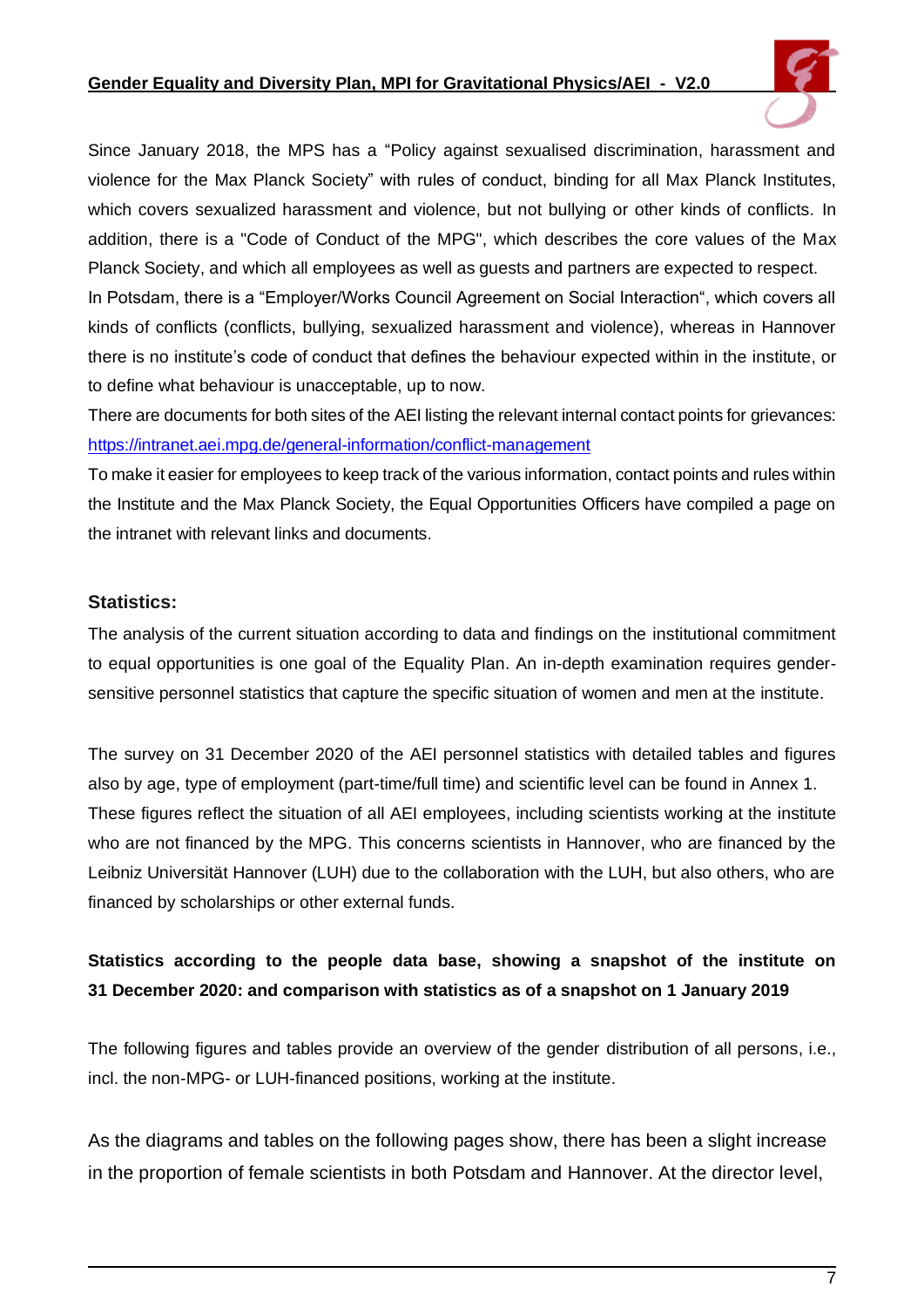the change (in Potsdam) is due to the emeritus status of one director. There are no significant changes in the other groups.

The total number of employees, but especially in the scientific area, is slightly higher than two years ago at both locations.



| <b>Gender Statistics</b><br><b>AEI Potsdam</b> | 1.1.2019       |               |                |               |          |  | 31.12.2020     |      |                |       |                 |
|------------------------------------------------|----------------|---------------|----------------|---------------|----------|--|----------------|------|----------------|-------|-----------------|
|                                                | female         |               |                | male          |          |  | female         |      | male           |       | total           |
|                                                | count          | $\frac{0}{0}$ | count          | $\frac{0}{0}$ | count    |  | count          | %    | count          | %     | count           |
| <b>Directors</b>                               | 1              | 33.3          | 2              | 66.7          | 3        |  | 1              | 50.0 | 1              | 50.0  | 2               |
| Group Leaders, Senior<br><b>Scientists</b>     |                | 7.7           | 12             | 92.3          | 13       |  | 1              | 5.3  | 18             | 94.7  | 19              |
| PostDocs, Junior<br>Scientists                 | $\overline{3}$ | 7.3           | 38             | 92.7          | 41       |  | $\overline{4}$ | 9.8  | 37             | 90.2  | 41              |
| <b>PHD-Students</b>                            | $\overline{2}$ | 8.3           | 22             | 91.7          | 24       |  | $\overline{4}$ | 12.1 | 29             | 87.9  | 33              |
| Students (Bachelor,<br>Master, Diploma)        | 0              |               | 0              |               | $\Omega$ |  | 0              | 0.0  | 3 <sup>l</sup> | 100.0 | 3               |
| other Scientists                               | $\overline{0}$ | 0.0           | 4 <sup>1</sup> | 100.0         | 4        |  | 1              | 16.7 | 5 <sup>1</sup> | 83.3  | $6\phantom{1}6$ |
| Visitors                                       | $\overline{2}$ | 18.2          | 9              | 81.8          | 11       |  | 1              | 10.0 | 9              | 90.0  | 10              |
| <b>Total (scientists)</b>                      | 9              | 9.4           | 87             | 90.6          | 96       |  | 12             | 10.5 | 102            | 89.5  | 114             |
| non-Scientists                                 | 21             | 60.0          | 14             | 40.0          | 35       |  | 20             | 58.8 | 14             | 41.2  | 34              |
| total                                          | 30             | 22.9          | 101            | 77.1          | 131      |  | 32             | 21.6 | 116            | 78.4  | 148             |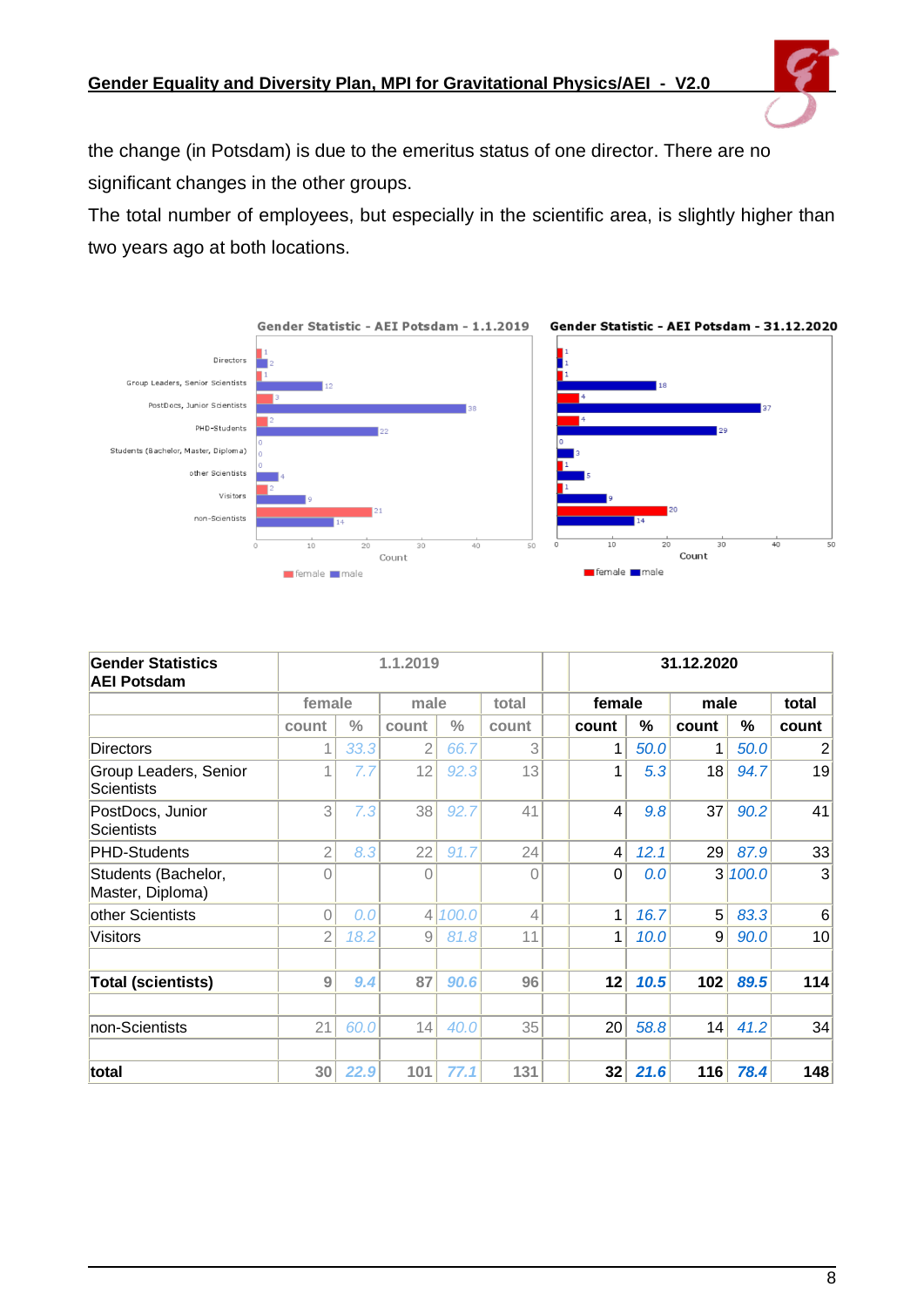

#### **Statistics for AEI-Hannover:**



| <b>Gender Statistics</b><br><b>AEI Hannover</b> | 1.1.2019       |               |                |               |       |        | 31.12.2020     |      |                |       |                |  |
|-------------------------------------------------|----------------|---------------|----------------|---------------|-------|--------|----------------|------|----------------|-------|----------------|--|
|                                                 | female         | male          |                | total         |       | female |                | male |                | total |                |  |
|                                                 | count          | $\frac{0}{0}$ | count          | $\frac{0}{0}$ | count |        | count          | %    | count          | %     | count          |  |
| <b>Directors</b>                                | 0              | 0.0           | $\overline{2}$ | 100.0         | 2     |        | 0              | 0.0  | $\overline{2}$ | 100.0 | $\overline{2}$ |  |
| Group Leaders, Senior<br><b>Scientists</b>      | $\overline{2}$ | 12.5          | 14             | 87.5          | 16    |        | $\overline{4}$ | 23.5 | 13             | 76.5  | 17             |  |
| PostDocs, Junior<br><b>Scientists</b>           | 13             | 28.9          | 32             | 71.1          | 45    |        | 11             | 20.8 | 42             | 79.2  | 53             |  |
| <b>PHD-Students</b>                             | 11             | 25.6          | 32             | 74.4          | 43    |        | 12             | 21.4 | 44             | 78.6  | 56             |  |
| Students (Bachelor,<br>Master, Diploma)         | $\overline{2}$ | 12.5          | 14             | 87.5          | 16    |        | $\overline{4}$ | 40.0 | 6              | 60.0  | 10             |  |
| other Scientists                                | 2              | 7.1           | 26             | 92.9          | 28    |        | $\overline{2}$ | 6.7  | 28             | 93.3  | 30             |  |
| Visitors                                        | $\overline{0}$ | 0.0           |                | 13 100.0      | 13    |        | $\overline{2}$ | 14.3 | 12             | 85.7  | 14             |  |
|                                                 |                |               |                |               |       |        |                |      |                |       |                |  |
| <b>Total (scientists)</b>                       | 30             | 18.4          | 133            | 81.6          | 163   |        | 35             | 19.2 | 147            | 80.8  | 182            |  |
|                                                 |                |               |                |               |       |        |                |      |                |       |                |  |
| non-Scientists                                  | 18             | 35.3          | 33             | 64.7          | 51    |        | 19             | 34.5 | 36             | 65.5  | 55             |  |
|                                                 |                |               |                |               |       |        |                |      |                |       |                |  |
| total                                           | 48             | 22.4          | 166            | 77.6          | 214   |        | 54             | 22.8 | 183            | 77.2  | 237            |  |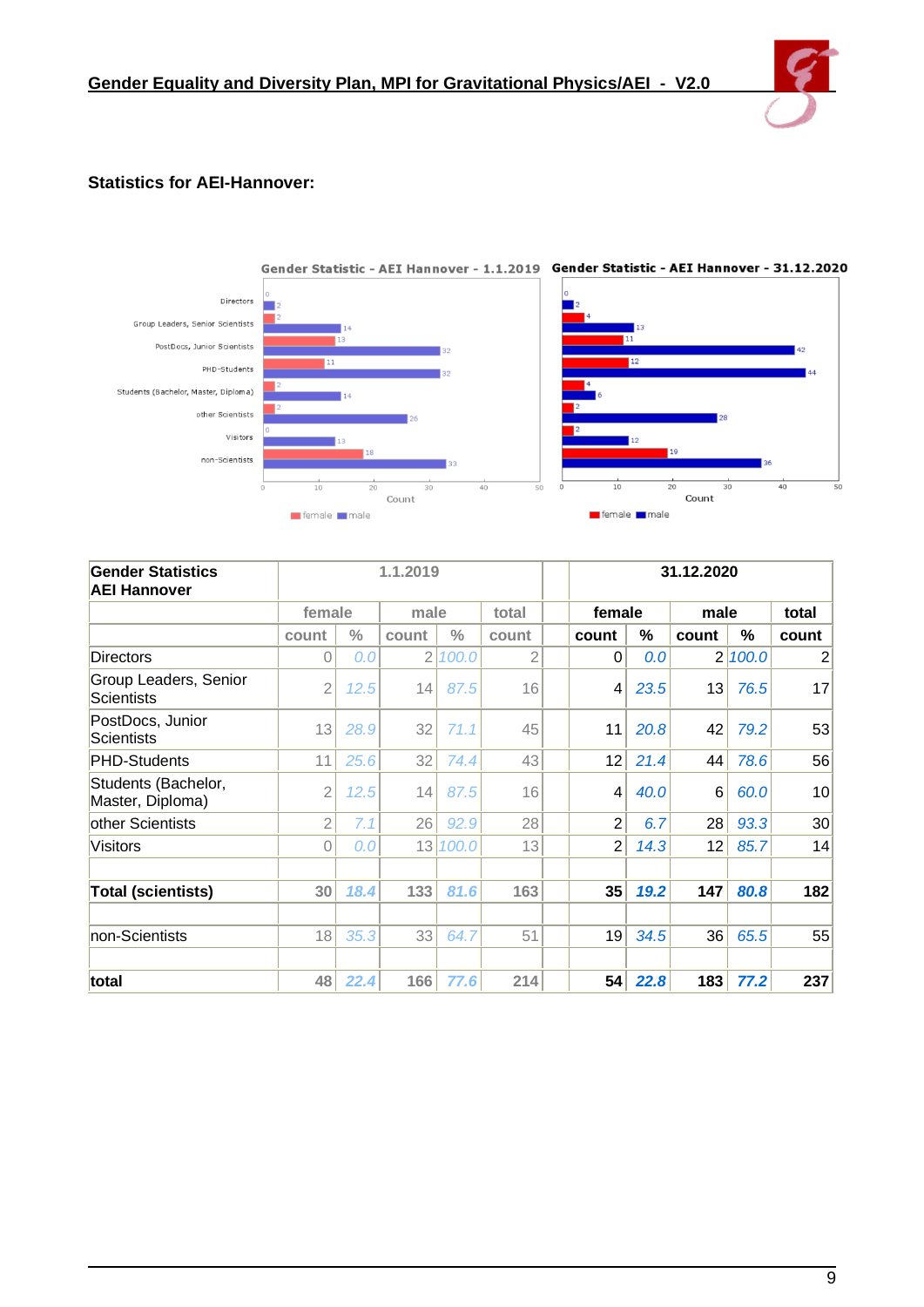

# <span id="page-9-0"></span>**Fields of action for equality measures**

The following fields of action have been developed within the framework of the GENERA project<sup>2</sup> and prioritised in needs-orientated discussions at the institute. The definition of these fields serves the understanding, the target orientation and the systematisation of the measures:

# **Institutional commitment to equal opportunities**

The equal participation of women and men should be anchored and further developed structurally at the institute. Therefore, the goal of the measures is to provide resources on a long-term basis, but also to develop and regularly establish gender-sensitive statistics as the basis for effective gender equality policies.

# **Visibility and presence**

The proportion of women in science and research is very low. This is also the case for the AEI. The under-representation of women rises with increasing levels, as is the case on average in science. The exception in Potsdam with a 50% portion of women in the directors' level is due to the very low numbers (1 male, 1 female director). In order to counteract this, measures are aimed at increasing the visibility and presence of female scientists at the institute. The visible presence of female scientists is a clear signal that the institute is benefiting from the potential of women and encouraging younger women to pursue a career in science, as they have female role models. The increased visibility includes all working areas of the institute and should increase the institute's attractiveness for women.

# **Gender-inclusive organizational culture**

Gender-inclusive organizational culture focuses on the development of gender competence among all employees of the institute. An effective and sustainable cultural change towards more equal opportunities is sought. Effective measures are aimed primarily at knowledge and understanding of gender roles and insight into their changeability. This includes awareness raising of discrimination and knowledge of strategies for the implementation of equal opportunities. Gender competence is a key professional qualification.

# **Reconciliation of career and family life**

Although there has been a change in thinking over the reconciliation of career and family life in the last few decades, it still remains difficult for many to reconcile looking after children or caring for relatives along with their profession. Here, effective measures are based on reconciliation, in order

<sup>&</sup>lt;sup>2</sup> The Horizon 2020 Project GENERA (Gender Equality Network in the European Research Area) aims at fostering systematic institutional and cultural change through the design, development and implementation of tailored, evidence-based Gender Equality Plans (GEPs) in physics. (https://genera-project.com/)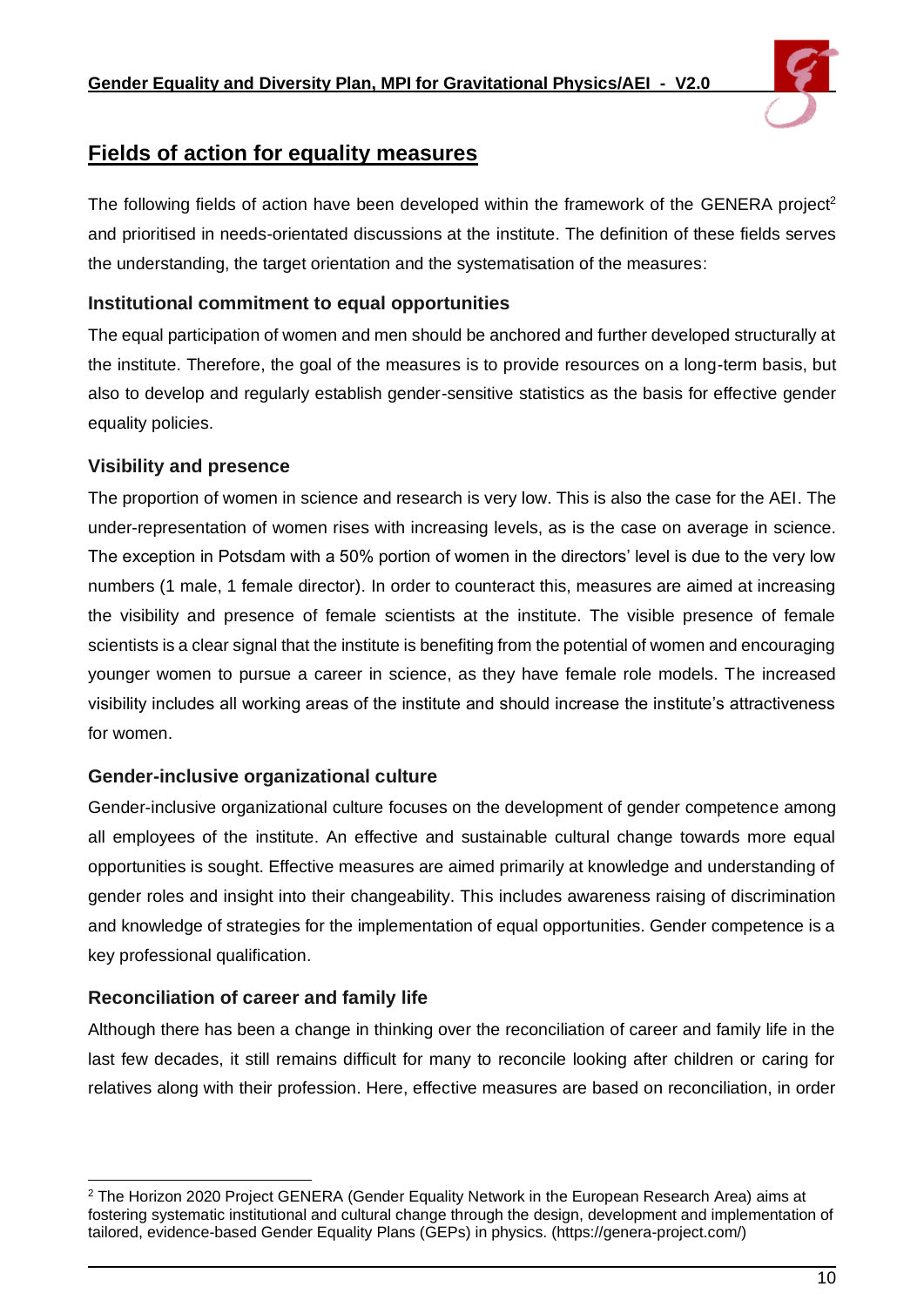

to relieve the strain on employees, and on a renunciation of rigid gender roles, so that men are equally involved.

# <span id="page-10-0"></span>**Measures**

# <span id="page-10-1"></span>**1. Institutional commitment to equal opportunities**

#### <span id="page-10-2"></span>**1.1. Cost centre for the Equal Opportunity Officers**

**Field of action:** Institutional commitment to equal opportunities **Goal:** Anchoring equal opportunity in the long-term planning of the organization **Responsibility:** Management, Head of Administration, Equal Opportunity Officers **Schedule:** Implementation 2019, and ongoing annual review

**Financing:** Ongoing

#### **Description:**

The AEI supports the work of the Equal Opportunity Officers with its own cost centre in order to guarantee equal opportunity in the long term. A budget of roughly estimated costs will therefore be made available to the Equal Opportunity Officers.

The aim is to provide Potsdam with 0.1 percent of the respective (partial) institute budget for this purpose. This corresponds to the recommendation from the presidential letter of 30.9.2013 to the institutes. For Hannover, the budget can be based on that of Potsdam.

#### **Task:**

Annual provision of budgets for Equal Opportunity Officers in Potsdam and Hannover

# <span id="page-10-3"></span>**1.2. Cooperation on campus Potsdam with the involvement of the Hannover Sub-Institute**

**Field of action:** Institutional commitment to equal opportunities

**Goal:** Greater efficiency (work to promote equal opportunities) and load distribution

**Responsibility:** Management, Head of Administration, Equal Opportunity Officers of the participating institutes, Press and Public Relations

**Time schedule**: from 2018

# **Financing:** Ongoing

# **Description:**

Many offerings and measures regarding equal opportunities are not necessarily limited to specific institutes or subjects and can therefore be organized jointly for the three institutes on the Potsdam MPI campus. This reduces the effort for each institute and enables a wider range of offerings.

These include seminars, lectures on gender competence, information events on MPG measures (networks, career advancement, family service, etc.) or even offerings on campus (e.g. childcare services)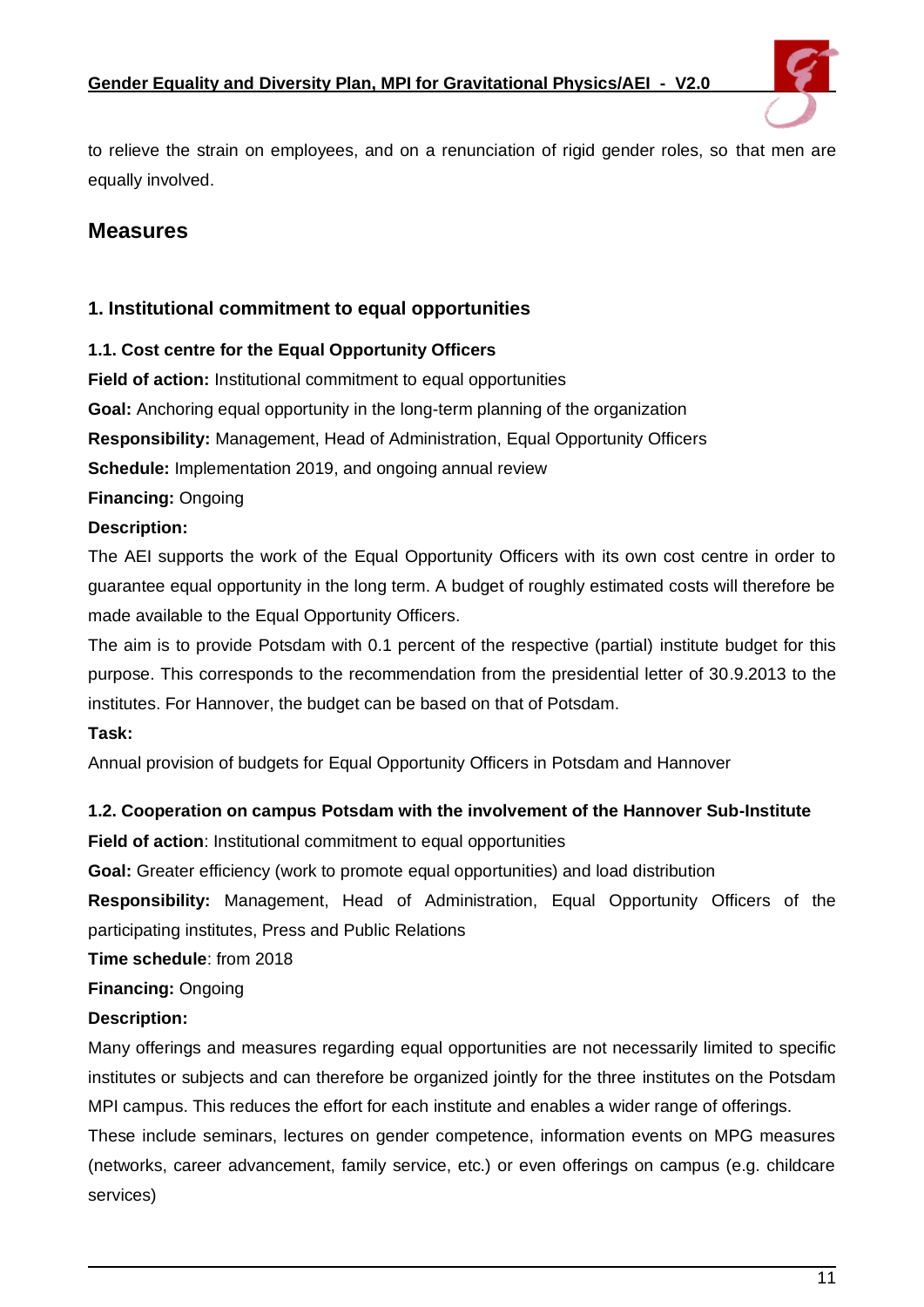

#### **Tasks:**

Creation of a page on the campus-wide intranet with all information and offerings across the institutes.

Also, in the future such events should be organized jointly for the institutes of the campus and AEI Hannover. Invitations to these events should be sent to the employees of the participating institutes by email. Costs incurred, such as seminar and travel costs, are settled via a central cost centre, irrespective of the department or group to which the participants belong.

#### <span id="page-11-0"></span>**1.3. Information material for employees**

**Field of action:** Institutional commitment to equal opportunities

**Goal:** Strengthening/supporting work to promote equal opportunity

**Responsibility:** Head of Administration, Equal Opportunity Officers, Secretariats, International **Office** 

**Schedule:** 2019 and annual update

#### **Financing:** Ongoing

#### **Description:**

For all employees, especially new employees, information about structures, measures and offerings at the institute and beyond is appropriate and useful.

For Potsdam, a notice and a flyer already exist and should also be created for Hannover.

#### **Tasks:**

Leaflets containing the necessary equal opportunities information to be made available to all new and existing institute members. They should include for instance

- Contact information for the equal opportunities officers.
- Information relating to the equal opportunities and sexualized harassment policies of the MPI and where the full details can be found
- Information about what to do in the case of sexualized harassment.
- Information about the childcare facilities and opportunities available.

The materials for Hannover and Potsdam should be aligned with each other where appropriate.

The information should be issued to new employees at the commencement of work by the personnel administration, the secretariats or International Office. In addition, they should be provided and displayed.

#### <span id="page-11-1"></span>**1.4 Preparation of a Code of Conduct for all AEI employees**

**Field of action:** Institutional commitment to equal opportunities **Goal:** Strengthening/supporting work to promote equal opportunity **Responsibility:** Management, Head of Administration, Works Council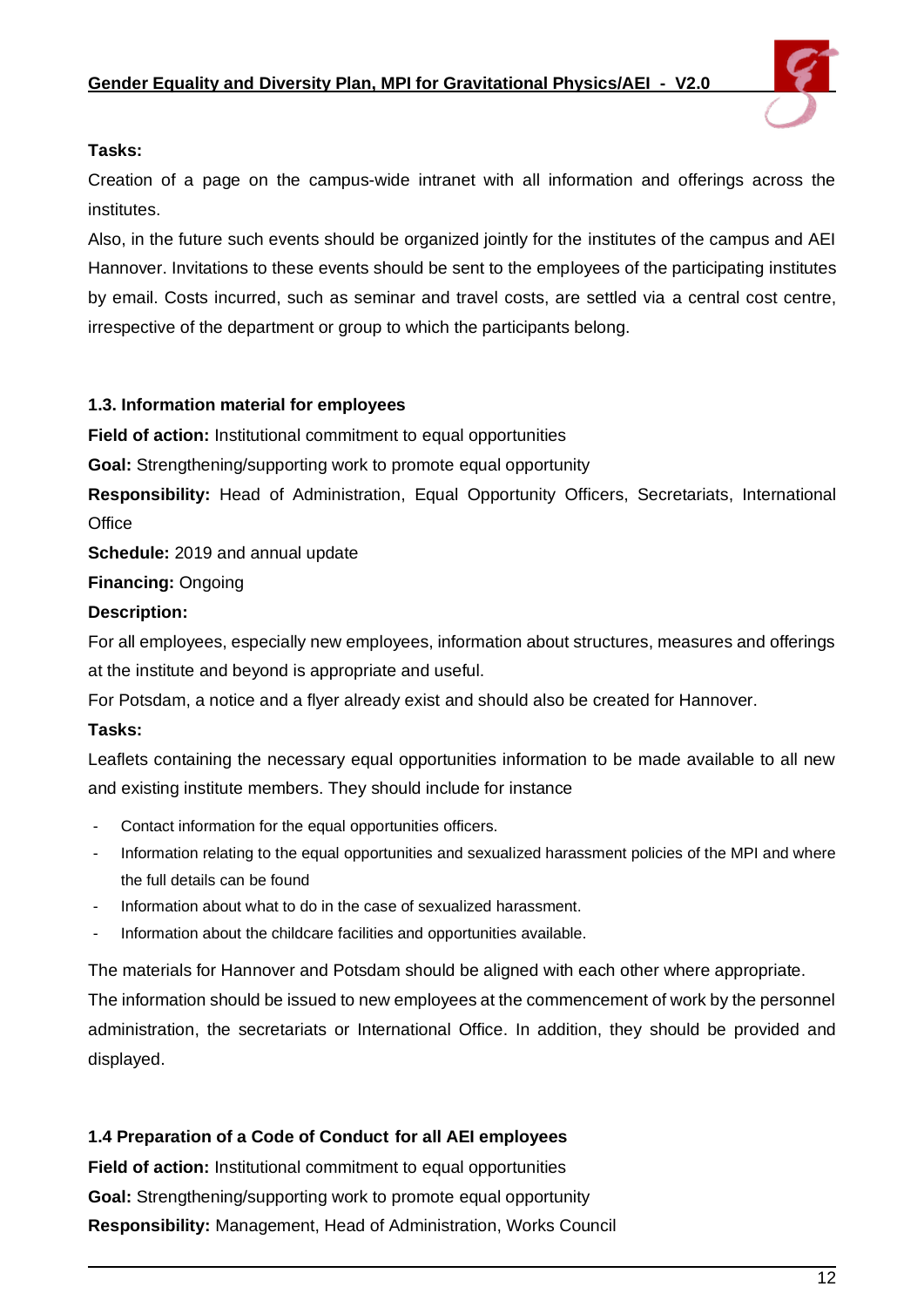

**Consultancy:** Equal Opportunity Officers

**Schedule:** 2019/2020, then regular review

# **Financing:** Ongoing

# **Description:**

A code of conduct is the definition of behaviour expected by the institute in everyday interaction with one another. In addition, the Code of Conduct stipulates who the employees can turn to in a conflict situation and which measures can then be initiated.

The goal is to make the collaboration of all employees and guests at the institute pleasant and free of conflict.

# **Tasks:**

Create a code of conduct with the parts as described above:

- Definition of expected behaviour at the institute
- Possible contact persons and possible further measures in conflict situations for affected parties

Preferably, this should be adopted in the form of a Works Agreement.

An excerpt containing the part of the expected behaviour as well as a reference to the complete code of conduct should be displayed in the institute so that everyone can see it.

All employees and (long-term) guests should acknowledge it by signing the information and therefore confirm their commitment to comply with the code of conduct.

# <span id="page-12-0"></span>**1.5. Employment of an assistant (e.g. student) to support the Equal Opportunity Officers of the institutes involved**

**Field of action:** Institutional commitment to equal opportunities

**Goal:** Strengthening/supporting work to promote equal opportunity

**Responsibility:** Head of Administration, Equal Opportunity Officers

**Time schedule**: from 2018

**Financing:** Ongoing, divided among the participating institutes

#### **Description:**

An assistant who can support the Equal Opportunity Officers in organizational and design tasks should be employed.

The tasks include:

I. Workshop Organization

- Organization of events: Request for quotations, registration process, implementation and settlement, archiving of necessary documents

Here, "implementation" is meant in the sense of: prepare lists, provide name badges, participant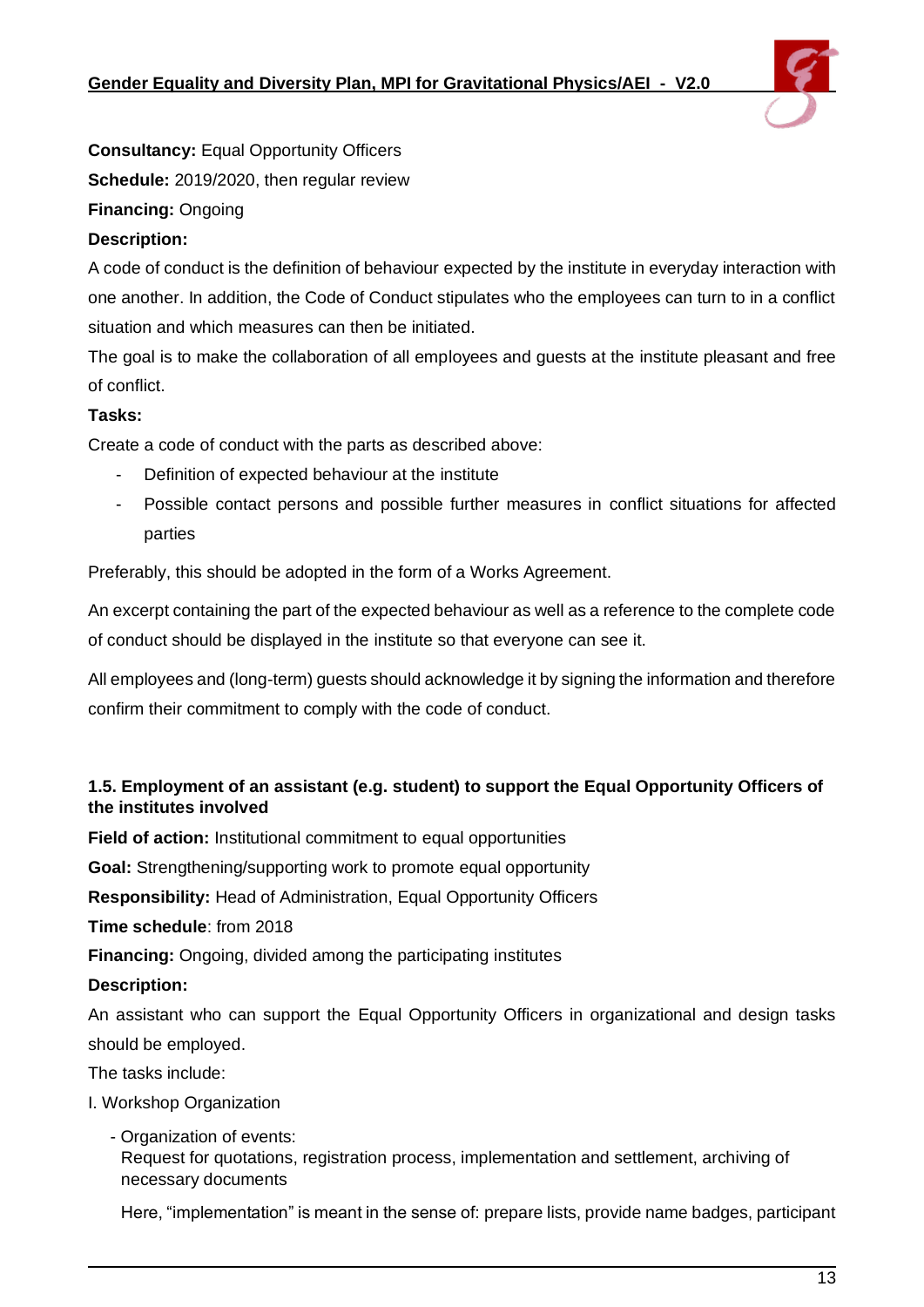

lists, other documentation and seminar materials.

- II. Websites, posters, flyers
	- Designing and maintaining the internet and intranet pages of the Equal Opportunity Officers, setting up a website on this topic on the campus intranet.
	- Design and maintenance of information material (notice, flyer, welcome brochure if applicable) of the respective institutes.
- III. Statistics / analyses
	- on the basis of statistical information provided by the HR Department, needs-orientated statistics should be presented in a clear format in tabular and graphical form. As far as the numbers are available, a representation of the development over a period of time can be shown.

#### **Task**:

Recruitment of an assistant.

#### **Update:**

An assistant was hired for a limited contract period until 31 May 2022.

#### <span id="page-13-0"></span>**1.6. Regular statistical survey of institute employees**

**Field of action:** Structural integration of equal opportunities

**Goal:** Monitoring and evaluation of the institute's equal opportunity politics

**Responsibility:** Head of Administration, here: HR Department

**Consultancy:** Equal Opportunity Officers

**Time schedule**: from 2019

#### **Description:**

Statistical figures should be collected regularly to record the personnel situation at the institute (e.g., semi-annually or annually) in order to evaluate and illustrate the structure in terms of gender, age, part/full time, etc. of staff members at the institute.

The aim is the automatic analysis of the Personnel Management System (PMS) data base by means of a report to be created, so that the effort is low and the comparability is guaranteed. The presentation of the data obtained can then be carried out by the Equal Opportunity Officers or an assistant (see above). Until a report is created, a table with all the individual data can be provided with the desired figures and representations, which can be analysed by the assistant of the Equal Opportunity Officers.

#### **Tasks:**

Structure of an Excel spreadsheet that uses functions to compile the numbers required for the statistical evaluation, based on a list of persons to be counted which is raised from the SAP system. The statistics are then compiled (semi-)annually and published on the intranet for internal purposes and measures.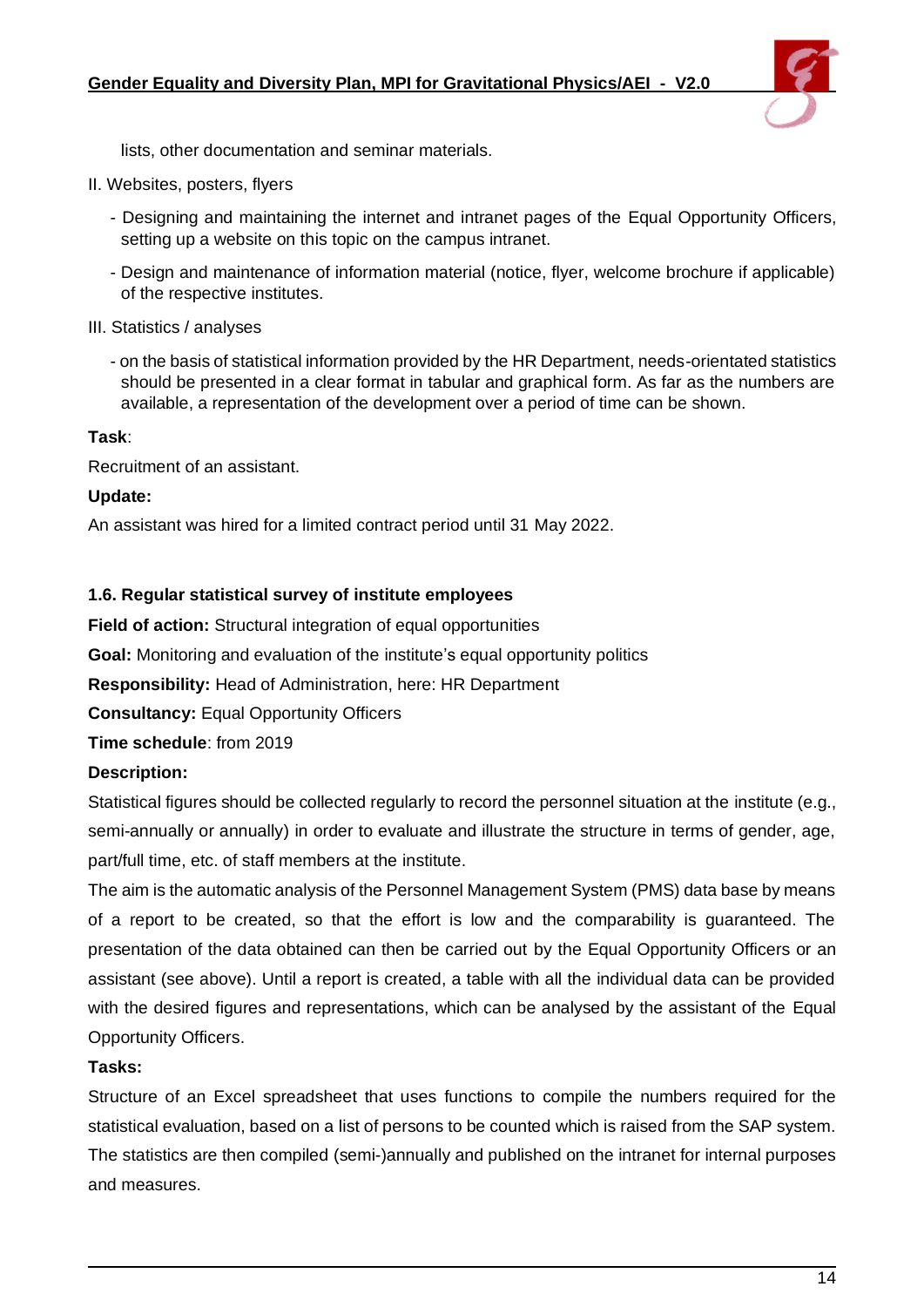

# <span id="page-14-0"></span>**2. Visibility and presence**

<span id="page-14-1"></span>**2.1. Visibility of female scientists - project: "Physics is female"**

**Field of action:** Visibility and presence

**Goal:** Visibility of female scientists on the AEI's online presence

**Responsibility:** Press and Public Relations

**Consultancy:** Equal Opportunity Officers

**Time schedule**: from 2019

**Financing:** Fixed budget/year, amount to be discussed

# **Description:**

Physics is very male-dominated: the proportion of women among German universities is only 28% in the first semester (Federal Statistical Office, WS2016/2017, in comparison: the average across all subjects is 49%). In the field of theoretical physics, the proportion of women is considerably lower and so it is difficult for the AEI to hire women in the scientific field (doctoral students, postdocs, group leaders). Positive examples can help here and attract interest in applying to the institute (key word "role model"). We call this project "Physics is female" and can imagine it either in form of video clips or short text presentations with photographs on the AEI website. In either version, AEI female scientists could present their motivation, their science and their daily work.

# **Tasks:**

decision on form of project

create texts or video clips from female scientists of the institute and post these on the institute website

# **Update:**

For the International Day of Women and Girls in Science 2020, portraits of 18 female scientists from the Institute were presented on the AEI website and the AEI Twitter channel.

#### <span id="page-14-2"></span>**2.2. Conference of female scientists**

**Field of action:** Visibility and presence **Goal:** Visibility of female scientists in the research environment **Responsibility:** Management, N.N. **Consultancy:** Equal Opportunity Officers **Time schedule**: from 2019 **Financing:** Fixed budget/year, amount to be discussed **Description:** A scientific conference, where all speakers are women, aims to show that women are present in

science and conduct equivalent science.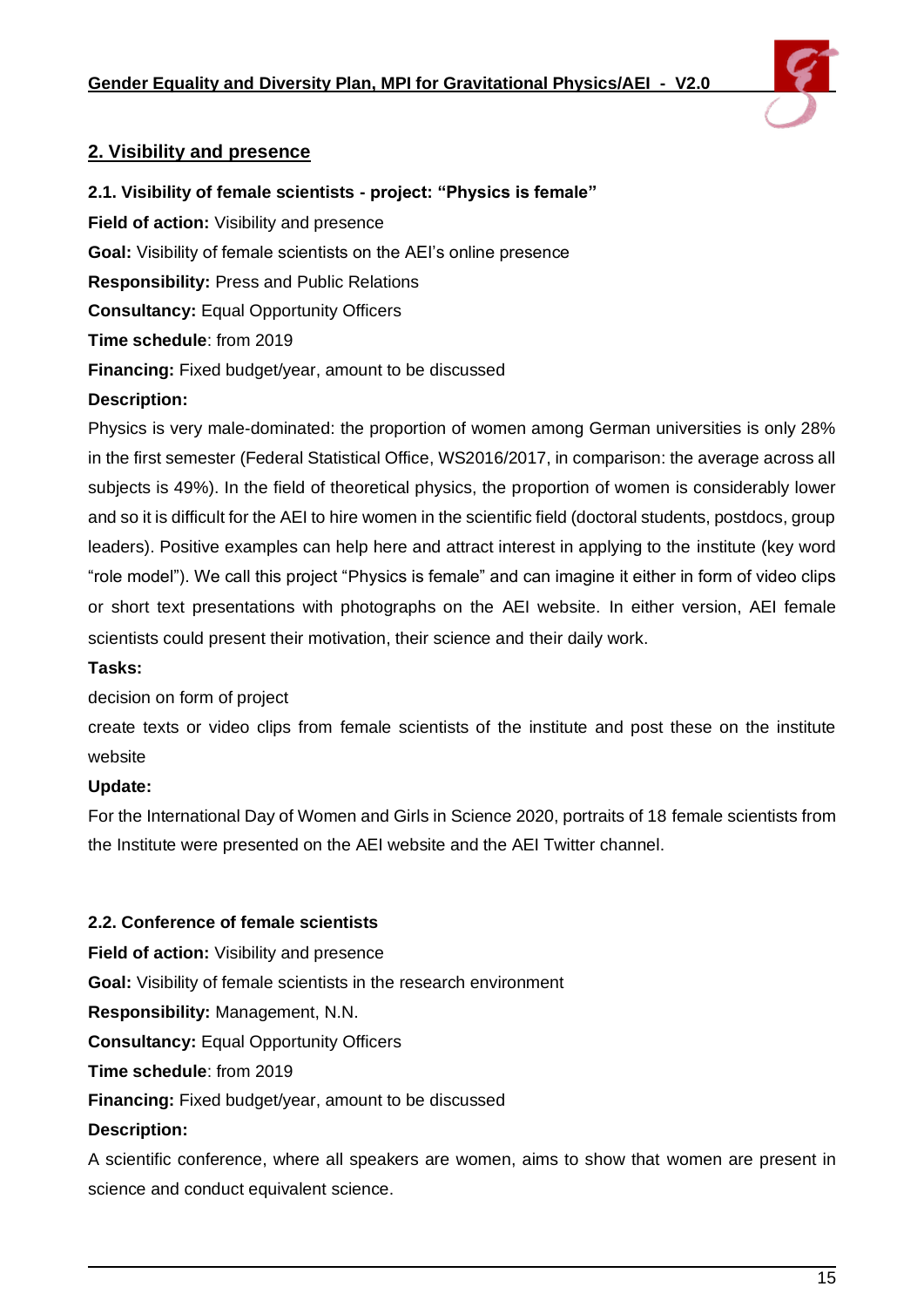

#### **Task:**

A scientific conference on the scientific topic of the institute is organized, in which all lecturers are women.

### <span id="page-15-0"></span>**2.3. Organization of seminars for female scientists**

**Field of action:** Visibility and presence **Goal:** Offer of seminars to female scientists **Responsibility**: Equal Opportunity Officers of the institutes involved **Time schedule**: from 2018 **Financing:** Fixed budget/year, amount to be discussed **Description:**

In recent years, the Equal Opportunity Officers of the three Max Planck Institutes on the campus Potsdam have regularly organized seminars for female scientists on topics such as self-presentation, etc. Here, the focus is on gender-specific differences in the workplace and how to deal with them correctly. These seminars should be continued and expanded and the Hannover Sub-Institute should be included. Some can also be offered to mixed gender groups of participants.

#### **Task:**

In cooperation with the participating institutes, corresponding offerings, also in English, are regularly organized for female scientists.

# **Update**:

Seminars and workshops are offered. In 2019, there were 17 offers on topics such as work-life balance, self-presentation and coaching sessions.

In 2020, these could not be continued due to Corona, and digital alternatives will be offered from 2021.

# <span id="page-15-1"></span>**3. Gender-inclusive organizational culture**

# <span id="page-15-2"></span>**3.1. Establishment of a diversity culture at the institute**

**Field of action:** Gender-inclusive organizational culture

**Goal:** Awareness raising of the topic of diversity as an extension of gender equality.

**Responsibility:** Management, Head of Administration, Equal Opportunity Officers, all relevant stakeholders, Press and Public Relations

**Time schedule**: from 2019

**Financing:** Ongoing

# **Description:**

The restriction of the work of Equal Opportunity Officers to the topic gender discrimination is being called into question more and more. However, the regulations of the MPG, based also on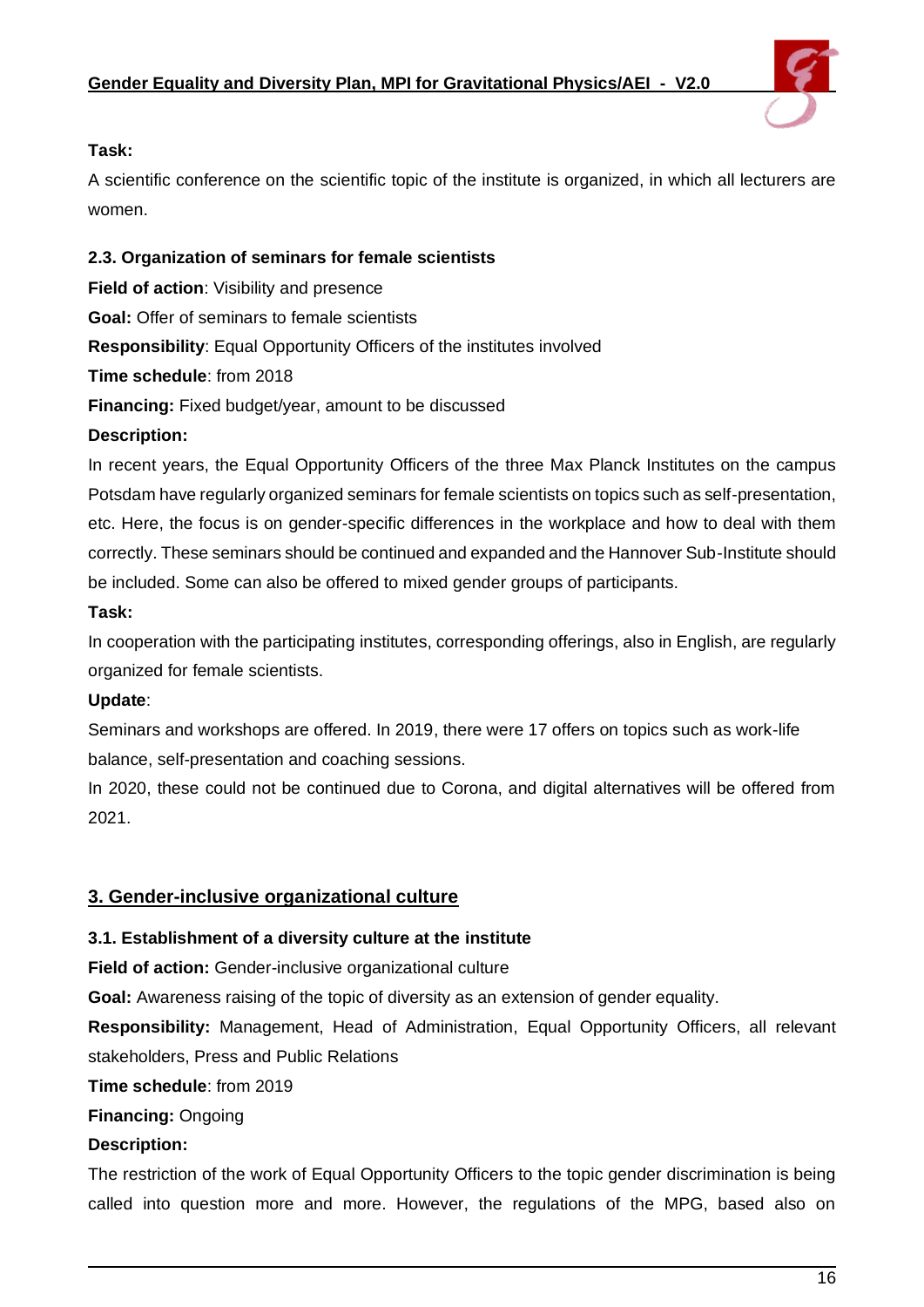

specifications from the Federal Ministry of Education and Research (Bundesministerium für Bildung und Forschung – BMBF), limit the tasks of the Equal Opportunity Officers relating to this.

At the level of the institute however, the issue of diversity can be taken up independently of these regulations.

For this purpose, the Equal Opportunity Officers should also be appointed by the institute as Diversity Officers in order to promote equality and equity for under-represented or disadvantaged groups and to protect all persons at the institute against discrimination based on origin, gender, religion, belief, disability, age or sexual identity and orientation, in accordance with the General Act on Equal Treatment (Allgemeines Gleichbehandlungsgesetz, AGG). This keeps the tasks for all underrepresented or disadvantaged groups in the same hands.

In addition, a diversity committee is to be established. Members on the base of their position are the Equal Opportunities Officers and their deputies. Further members of the committee should be elected by all members of the institute if possible, and all areas should be adequately represented. This committee should develop individual measures to establish a diversity culture at the institute and to promote and monitor its implementation.

#### **Tasks:**

Appointment of the Equal Opportunity Officers as Diversity Officers.

Establishment of a Diversity Committee.

Elaboration of Rules of procedure incl. an election procedure

Development of measures to establish a diversity culture and monitor its implementation.

#### **Update**:

Rules of procedure and rules of election were drawn up by the Equal Opportunities Officers and interested employees, agreed with the works councils and signed by the Institute's management on 14 October 2020.

In Potsdam, after the regular election of the Equal Opportunities Officers in November 2020, the election of the members of the Diversity Committee has taken place, so that the committee can now take up its work.

#### <span id="page-16-0"></span>**3.2. Compulsory further education on gender and diversity competence**

**Field of action:** Gender-inclusive organizational culture **Goal:** Awareness raising of the issue of equality and discrimination against disadvantaged groups. **Responsibility:** Management, all relevant stakeholders, Head of Administration **Consultancy:** Equal Opportunity Officers **Time schedule**: from 2019 **Financing:** Ongoing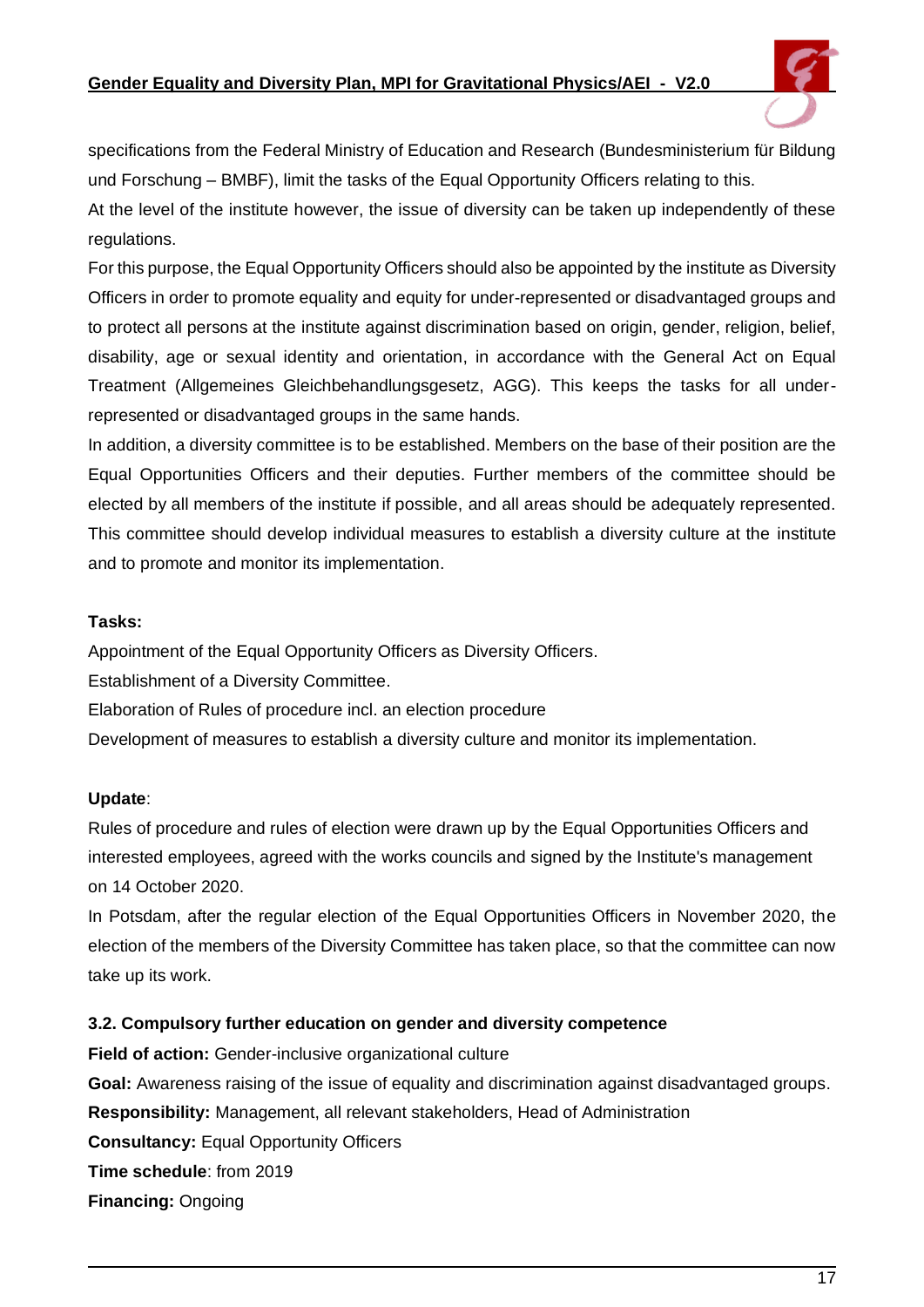

#### **Description:**

In order to ensure a gender and diversity-friendly organizational culture, all AEI staff members should regularly take part in further education and lectures on gender competence and diversity.

For employees with managerial responsibility, regular participation in such events should be compulsory and offered to all others.

Employees with managerial responsibility are Heads of Division, Group Leaders, Supervisors, HR Department, etc.

#### **Tasks:**

Creation of a list of employees with managerial responsibility.

Determination of a person, if necessary by location, who keeps this list and records the participation in further education and lectures.

Information about ongoing training and lectures every three months by email and where applicable, on the intranet.

Determination and notification by the Directors that one lecture per year and further training every two years is obligatory for employees with managerial responsibility.

Offer 1-2 internal training programmes or lectures per year

Integration of gender and diversity training measures and presentations in the IMPRS training plan. This may include measures during the lecture weeks.

# <span id="page-17-0"></span>**3.3. Reviewing recruitment processes**

**Field of action:** Gender-inclusive organizational culture **Goal:** Equal opportunities in the recruitment process **Responsibility:** Management, all relevant stakeholders, Head of Administration **Consultancy:** Equal Opportunity Officers **Schedule: from** 2019 **Description:**

According to the "Max Planck Gender Equality Policy" ("Central Works Agreement Equal Opportunities for Women and Men at the Max Planck Society" in Annex 1: "Max Planck Gender Equality Policy") "the Institute or facility shall inform the Gender Equality Officers at an early stage, especially in the case of HR matters; this concerns preparation and decisions with regard to […] b) recruitment, secondment, transfer and redeployment of staff members for more than three months at a time"

With regard to recruitment processes, this is currently being implemented at the AEI mainly in the non-scientific field. In the field of science, the involvement of Equal Opportunity Officers is usually limited to access rights to the IMPRS application portal (Hannover) and to the access to the works council outlines for recruitment.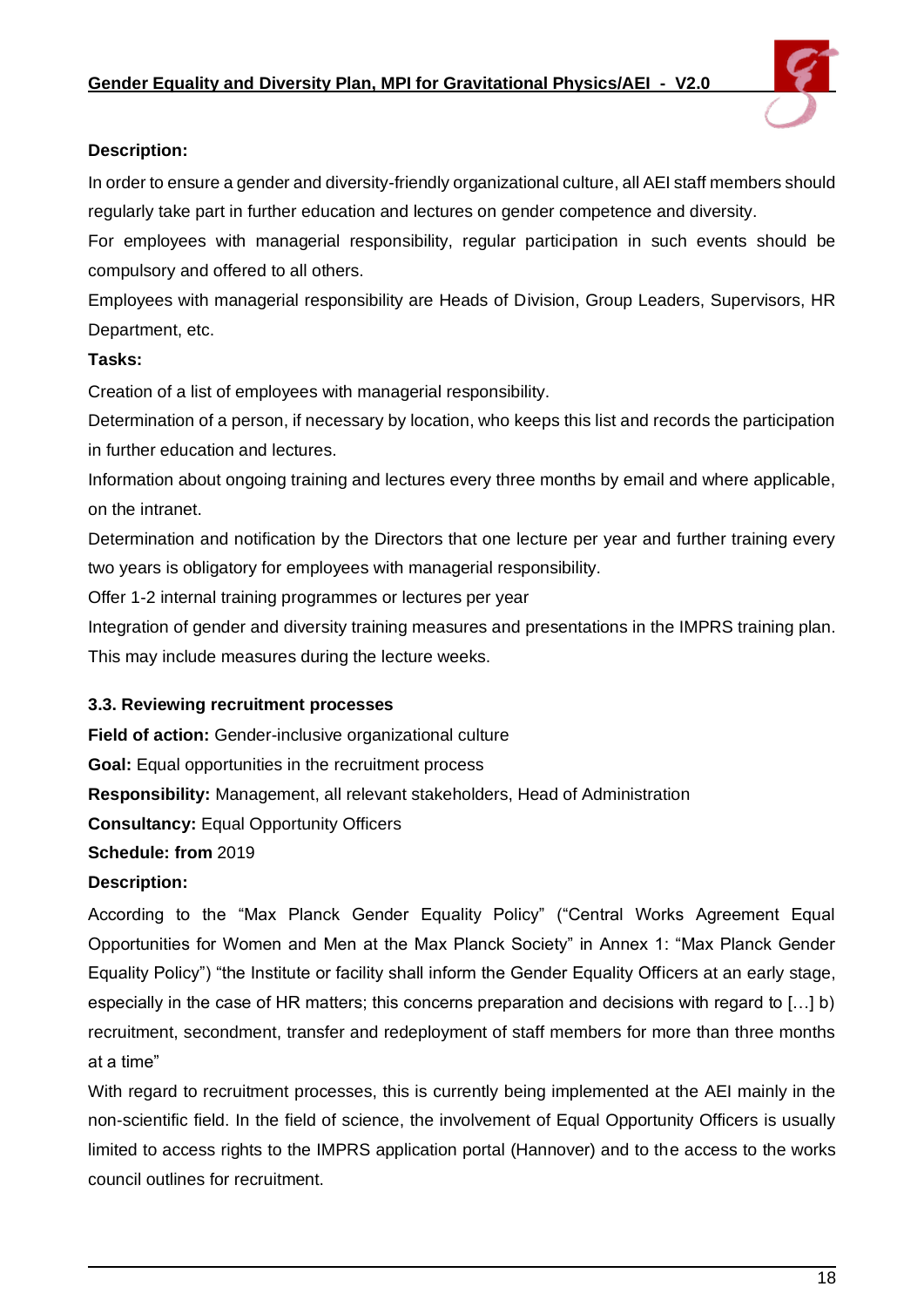#### **Gender Equality and Diversity Plan, MPI for Gravitational Physics/AEI - V2.0**



Therefore, in the future, the Equal Opportunity Officers should be informed about application procedures at an early stage. This includes the tender text before publication, access to applications, candidate lists for invitations to interviews, and information on offers and acceptance.

Upon request by the Equal Opportunity Officers, they will be invited to attend interviews.

The diversity committee should review the recruitment processes and make suggestions for improvement to the directors from the standpoint of diversity and equal opportunities.

#### **Tasks:**

Improve involvement of Equal Opportunity Officers in the scientific application and recruitment process.

Development of a concept for application and recruitment procedures that optimizes workflows and takes equality and diversity concepts into account.

Implementation of the new processes.

# <span id="page-18-0"></span>**4. Reconciliation of career and family life**

#### <span id="page-18-1"></span>**4.1. Parent-child office in Potsdam**

**Field of action:** Reconciliation of career and family life **Goal:** childcare bottlenecks should be resisted and times without care should be bridged. **Responsibility:** Management, Head of Administration, Occupational Safety Officer **Consultancy:** Equal Opportunity Officers **Time schedule**: from 2018 **Financing:** Ongoing **Description:**

The AEI aims to provide the employees with a parent-child office, which can be used to resist childcare bottlenecks and to bridge periods without care (e.g. holidays). Children up to the age of 10 can be looked after by their parents there. At the same time, parents are able to pursue their professional activity. A separate room with the necessary equipment is necessary to implement this measure (desk and network connection, barrier-free, play area, possibly with a water connection (sink), etc.).

# **Tasks:**

Specify an office space.

Necessary construction measures and child safety measures must be carried out

A workplace for employees must be arranged

Equipment for the children (toys for different age groups, play mat, etc.) must be purchased

Creation of a usage policy

Development of a disinfection/cleaning and maintenance plan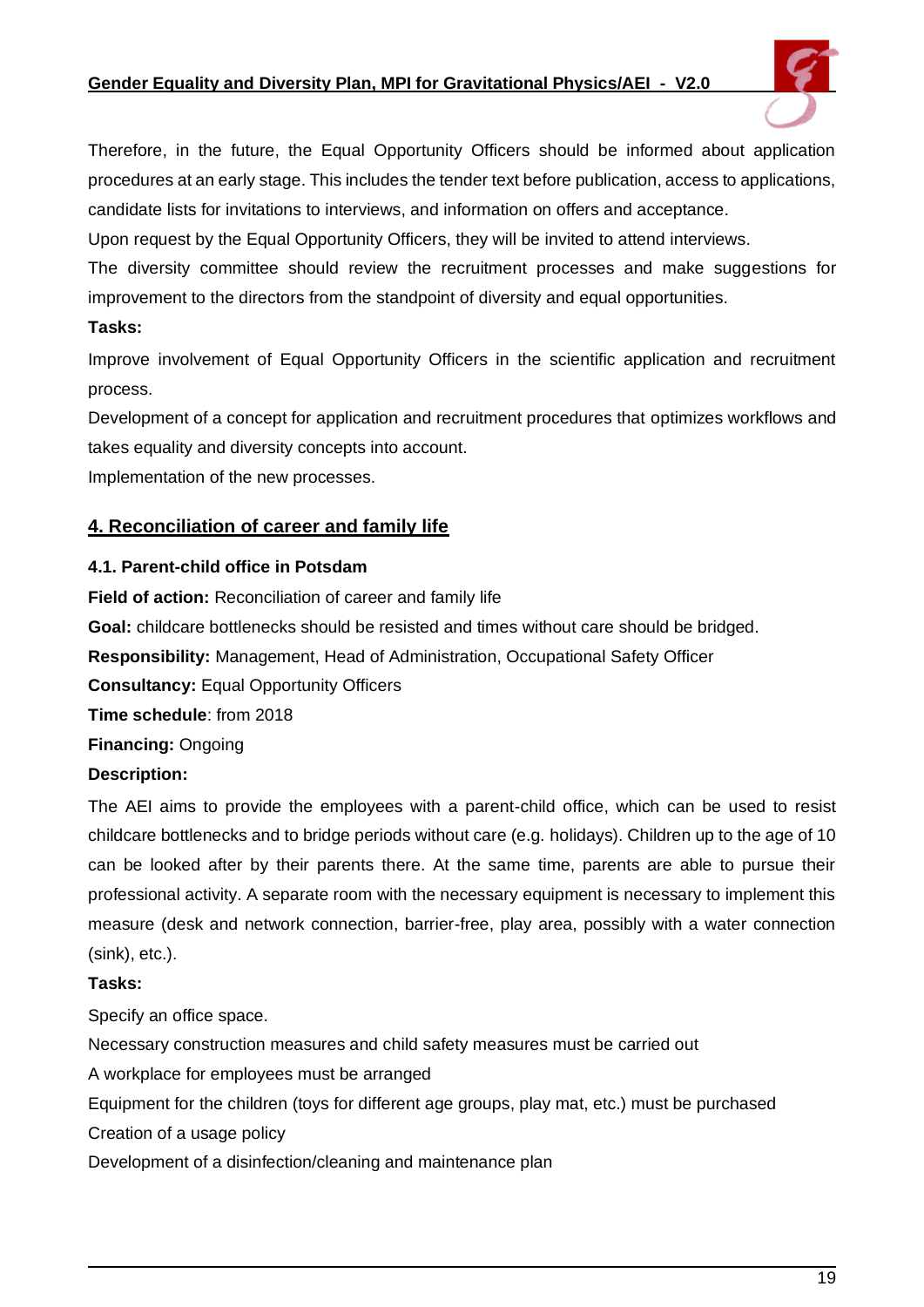

# **Update**:

A room is planned for this purpose in Potsdam. However, it will not be available until further reconstruction work has been completed at the Institute.

### <span id="page-19-0"></span>**4.2. Nursing room in Potsdam**

**Field of action:** Reconciliation of career and family life

**Goal:** Support nursing mothers.

**Responsibility:** Management, Head of Administration, Occupational Safety Officer

**Consultancy:** Equal Opportunity Officers

**Time schedule**: from 2018

**Financing:** Ongoing

#### **Description:**

The AEI aims to provide employees with a room to breastfeed their babies or to pump their milk to provide their child with breast milk later on.

This facilitates an early return to work after birth. To implement this measure, a separate small room, such as 2.12, with the appropriate equipment is necessary (sofa, refrigerator, baby changing unit, possibly with a water connection (sink), etc.). So, the room is also suitable for pregnant women to rest.

#### **Tasks:**

Specify a room, e.g. room 2.12.

Necessary construction measures and child safety measures must be carried out.

A sofa, refrigerator and baby changing unit, and a shelf and/or other storage space must be supplied.

Creation of a usage policy

Development of a disinfection/cleaning and maintenance plan

"Free"/"occupied" signage on the outside of the door.

#### **Update**:

In Potsdam, room 2.12 has already been designated for this purpose. The plans for the conversion and furnishing are ready, and the conversion is to be carried out as soon as possible. A building application has been submitted, most recently for 2021.

#### <span id="page-19-1"></span>**4.3. Multi-Purpose Rooms in Hannover**

**Field of action:** Reconciliation of career and family life

**Goal:** childcare bottlenecks should be resisted and times without care should be bridged. Interception of spatial bottlenecks.

**Responsibility:** Management, Head of Administration, Occupational Safety Officer

**Consultancy:** Equal Opportunity Officers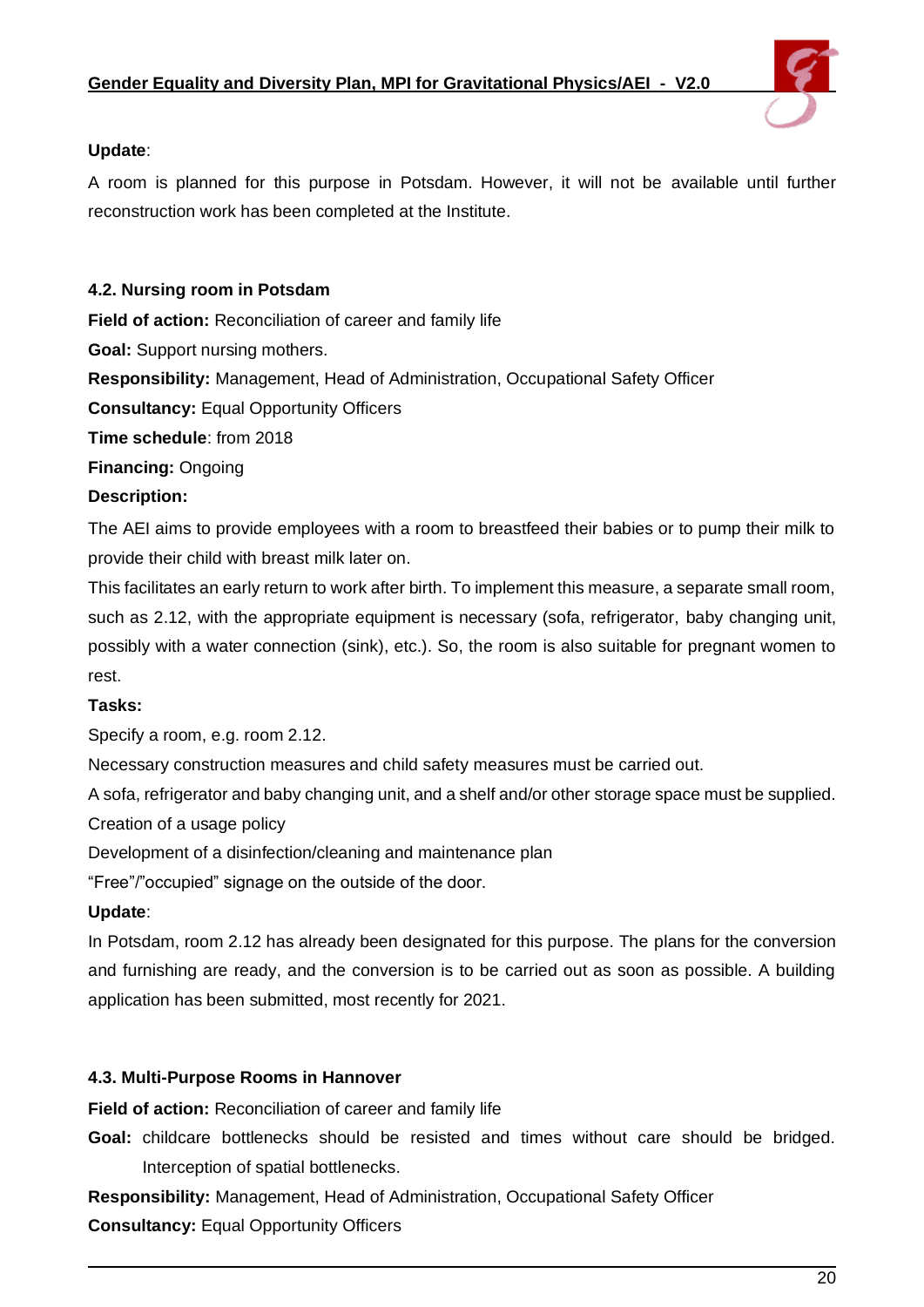

#### **Time schedule**: from 2019

**Financing:** Fixed budget/year, amount to be discussed

#### **Description:**

The introduction of multi-purpose rooms.

The multi-purpose rooms should act as a place where someone could work if they needed to bring their child to work with them, and as a room for small meetings, as a short-term visitor office.

The AEI aims to provide the appropriate rooms to cope with childcare bottlenecks and to bridge times without care (e.g. holidays). Children up to the age of 10 can be looked after by their parents there. At the same time, parents are able to pursue their professional activity. A separate room with the necessary equipment is necessary to implement this measure (desk and network connection, barrier-free, play area, possibly with a water connection (sink), etc.).

The rooms must be suitably equipped for small meetings.

#### **Tasks:**

Rooms can be identified step by step. Existing guest offices, for example, whose function can be expanded into multi-purpose rooms by slightly changing the furnishings, can be used for this purpose. In addition, planned or existing reconstruction measures can be used to set up further multipurpose rooms.

The equipment of the multi-purpose rooms could include, for example, the following elements:

- A workplace (desk, office chair, network connections, telephone if necessary).
- A cupboard for storing toys for children of all ages, foldable baby bed
- Toys for children of all ages, foldable baby bed, baby changing facilities, blinds for breastfeeding and privacy protection
- a sofa big enough for someone (for example a pregnant woman) to rest on properly
- a separate (small) refrigerator

# Creation of a usage policy

Development of a disinfection/cleaning and maintenance plan

"Free"/"occupied" signage on the outside of the door.

# **Update:**

In Hannover, a room on the first floor of building 3406 has initially been made available for this purpose. The conversion and furnishing will be completed shortly.

# <span id="page-20-0"></span>**4.4. Child-friendly toilet facilities**

**Field of action:** Reconciliation of career and family life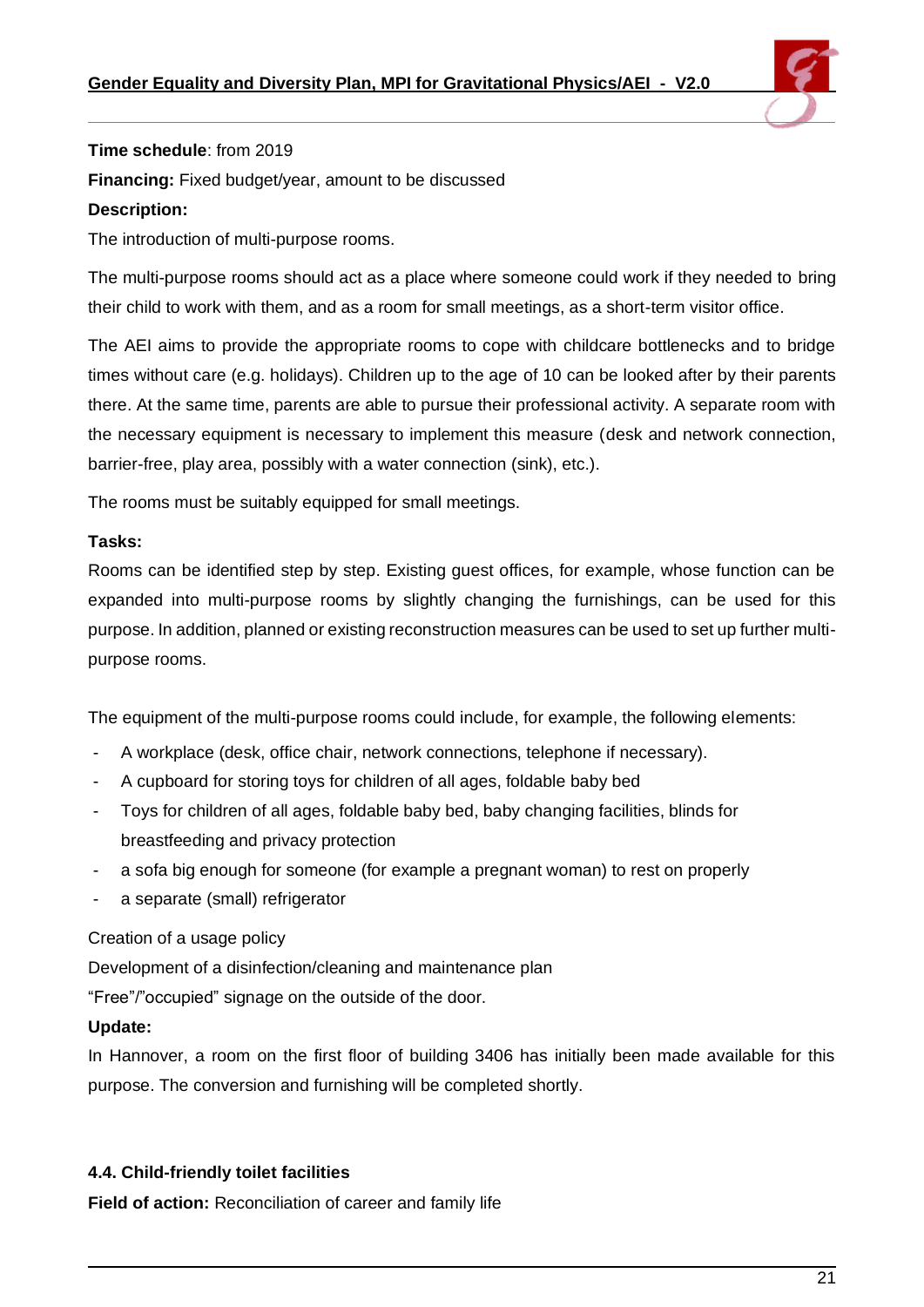

**Goal:** Support of parents with children in the workplace. **Responsibility:** Head of Administration, Occupational Safety Officer **Schedule:** from 2019 **Financing:** Fixed budget/year, amount to be discussed **Description:**

Adapting bathroom facilities to ensure they are suitable for babies and young children as far as possible.

# **Tasks:**

Procurement of the appropriate equipment, e.g. for toilet seats and steps, possibly also changing facilities. The disabled toilet is ideal for this, as it offers more space and is gender-independent. Development of a disinfection/cleaning and maintenance plan

# <span id="page-21-0"></span>**4.5. Collaborations with childcare institutions**

**Field of action:** Reconciliation of career and family life **Goal:** needs-based care of children **Responsibility:** Head of Administration **Consultancy:** Equal Opportunity Officers **Schedule:** 2018/2019 and regular review **Financing:** Ongoing

# **Description:**

The AEI aims to provide flexible child care for needs-based care, possibly also outside the usual childcare hours (e.g. evening hours, weekends) but also in different places. Collaborations with local crèches/child day care centres/childminders will be established. In addition to the already existing Potsdam collaboration with the Fröbel Crèche, additional crèche will be sought in Berlin and Potsdam, and possibly analogously in Hannover, to allow parents a selection of different services. To match the needs of the parents, alternatives should also be offered.

*Support of the "Co-workingspace with childcare" project.*

In Potsdam, there are efforts to establish a project that provides parents with a workplace with childcare in the immediate vicinity. This should enable parents to work at least temporarily after the birth of a child, but always have the child close by. Thanks to childcare, concentrated work is still possible.

# **Tasks:**

For Potsdam, the previous collaboration agreement with Fröbel should be extended. If necessary, further collaborations are to be developed.

For Hannover, an appropriate collaboration may be required.

The establishment of a co-working space should be examined with the management of the Science Park.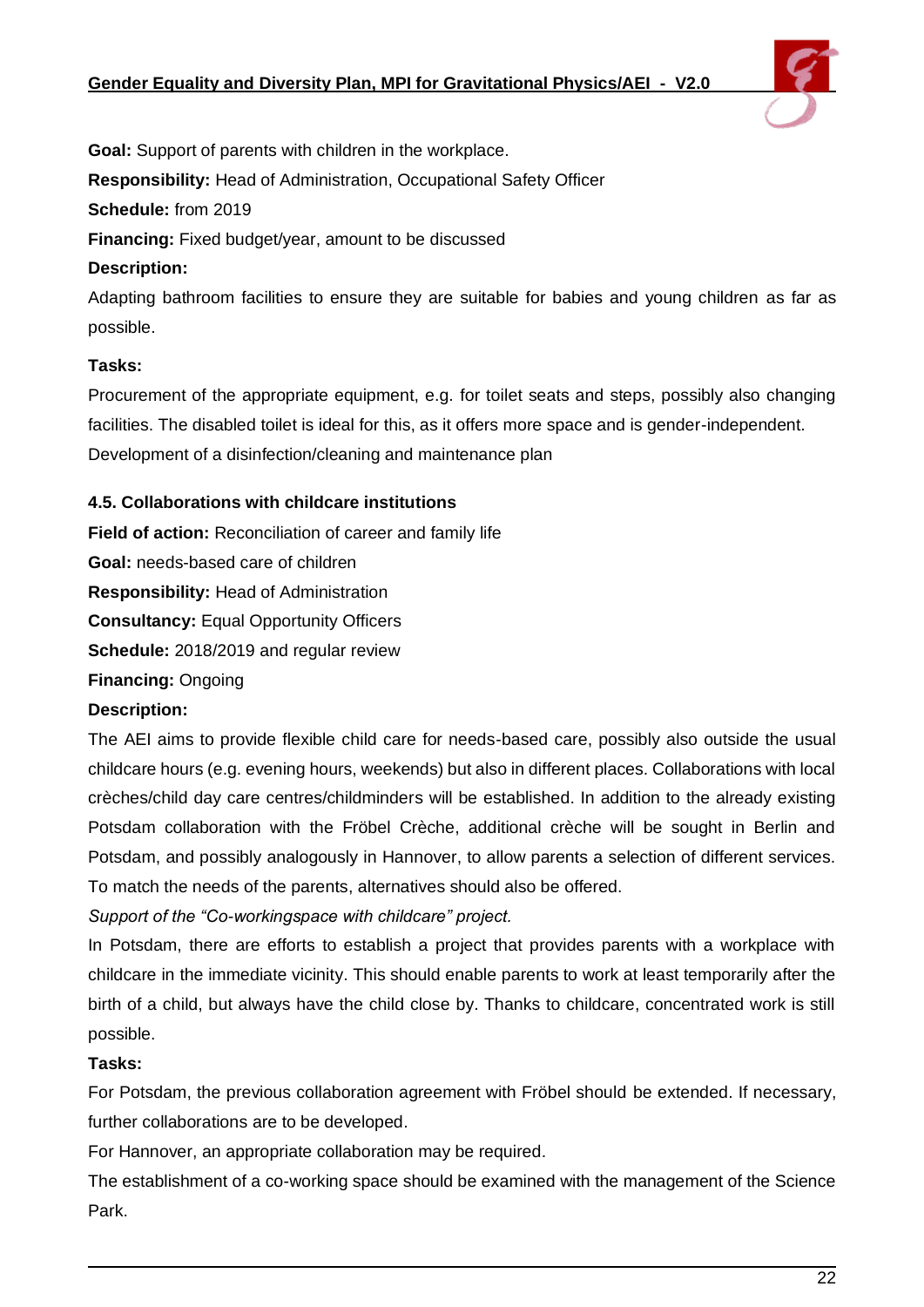

#### <span id="page-22-0"></span>**4.6. Family-aware Meeting Policy**

**Field of action:** Reconciliation of career and family life **Goal:** Elimination of time conflicts with family responsibilities **Responsibility:** All persons with managerial responsibility in scientific divisions and groups as well

as in administration and service departments

**Schedule:** from 2019

**Financing:** Continuous/none

#### **Description:**

If possible, regular and other important meetings for the respective organizational unit should take place within the opening hours of regular care facilities in order not to disadvantage employees with children or care obligations. Such a policy will raise awareness of this issue and empower employees with family responsibilities.

#### **Task:**

An appropriate meeting policy will be implemented.

#### <span id="page-22-1"></span>**4.7. Childcare at conferences**

**Field of action:** Reconciliation of career and family life

**Goal:** Support for conference participants with childcare obligations

**Responsibility:** Head of Administration, all persons involved in the organization of conferences

**Time schedule**: from 2019

**Financing:** Continuous/none

#### **Description:**

For conferences organized by the AEI, childcare should be offered to all conference participants as needed. Support and advice for the implementation of the family service (currently PME family services). In Hannover there are also possibilities and offers of LUH available.

The need can be determined by means of an appropriate query during conference registration.

#### **Tasks:**

Definition of a process to ensure childcare at conferences as needed.

This includes the early consultation to establish the need for childcare at conference registration, which the organizers of the conference is responsible for, usually the responsible secretariat.

# <span id="page-22-2"></span>**Evaluation and Monitoring**

In order to facilitate the implementation and evaluation of this Equality Plan, the AEI agrees to provide Equal Opportunity Officers with all necessary information and data to produce gender equality